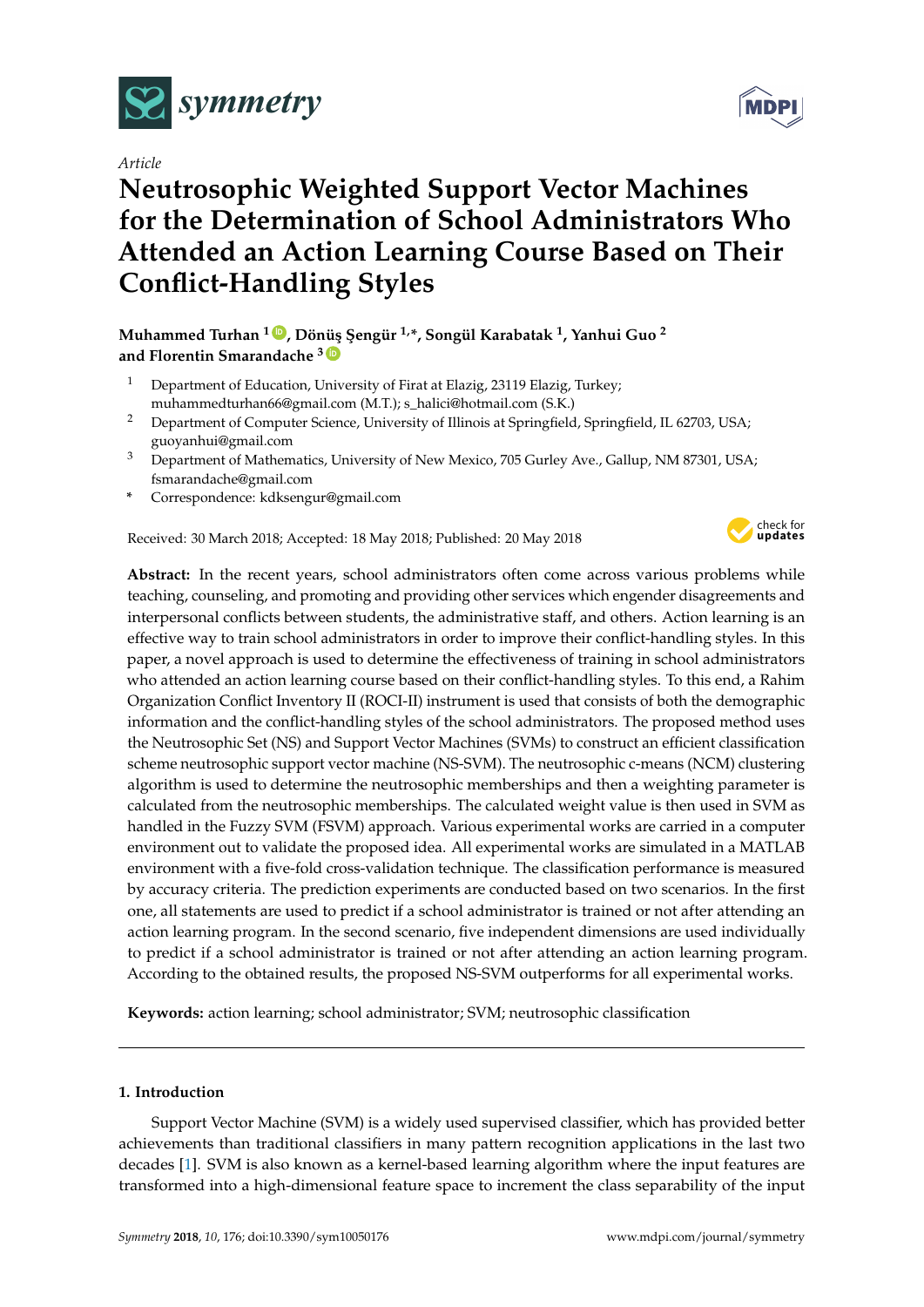features. Then SVM seeks a separating optimal hyperplane that maximizes the margin between two classes in high-dimensional feature space [\[2\]](#page-10-1). Maximizing the margin is an optimization problem which can be solved using the Lagrangian multiplier [\[2\]](#page-10-1). In addition, some of the input features, which are called support vectors, can also be used to determine the optimal hyperplane [\[2\]](#page-10-1).

Although SVM outperforms many classification applications, in some applications, some of the input data points may not be truly classified [\[3\]](#page-10-2). This misclassification may arise due to noises or other conditions. To handle such a problem, Lin et al. proposed Fuzzy SVMs (FSVMs), in which a fuzzy membership is assigned to each input data point [\[3\]](#page-10-2). Thus, a robust SVM architecture is constructed by combining the fuzzy memberships into the learning of the decision surface. Another fuzzy-based improved SVMs approach was proposed by Wang et al. The authors applied it to a credit risk analysis of consumer lending [\[4\]](#page-10-3). Ilhan et al. proposed a hybrid method where a genetic algorithm (GA) and SVM were used to predict Single Nucleotide Polymorphisms (SNP) [\[5\]](#page-10-4). In other words, GA was used to select the optimum *C* and *γ* parameters in order to predict the SNP. The authors also used a particle swarm optimization (PSO) algorithm to optimize *C* and *γ* parameters of SVMs. Peng et al. proposed an improved SVM for heterogeneous datasets [\[6\]](#page-10-5). To do so, the authors used a mapping procedure to map nominal features to another space via the minimization of the predicted generalization errors. Ju et al. proposed neutrosophic logic to improve the efficiency of the SVMs classifier (N-SVM) [\[7\]](#page-10-6). More specifically, the proposed N-SVM approach was applied to image segmentation. The authors used the diverse density support vector machine (DD-SVM) to improve its efficiency with neutrosophic set theory [\[8\]](#page-10-7). Almasi et al. proposed a new fuzzy SVM method, which was based on an optimization method [\[9\]](#page-10-8). The proposed method simultaneously generated appropriate fuzzy memberships and solved the model selection problem for the SVM family in linear/nonlinear and separable/non-separable classification problems. In Reference [\[10\]](#page-10-9), Tang et al. proposed a novel fuzzy membership function for linear and nonlinear FSVMs. The structural information of two classes in the input space and in the feature space was used for the calculation of the fuzzy memberships. Wu et al. used an artificial immune system (AIS) in the optimization of SVMs [\[11\]](#page-10-10). The authors used the AIS algorithm to optimize the *C* and *γ* parameters of SVMs and developed an efficient scheme called AISSVM. Chen et al. optimized the parameters of the SVM by using the artificial bee colony (ABC) approach [\[12\]](#page-10-11). Specifically, the authors used an enhanced ABC algorithm where cat chaotic mapping initialization and current optimum were used to improve the ABC approach. Zhao et al. used an ant colony algorithm (ACA) to improve the efficiency of SVMs [\[13\]](#page-10-12). The ACA optimization method was used to select the kernel function parameter and soft margin constant *C* penalty parameter. Guraksin et al. used particle swarm optimization (PSO) to tune SVM parameters to improve its efficiency [\[14\]](#page-10-13). The improved SVM approach was applied to a bone age determination system.

In this paper, a new approach is proposed: Neutrosophic SVM (NS-SVM). The neutrosophic set (NS) is defined as the generalization of the fuzzy set [\[15\]](#page-10-14). NS is quite effective in dealing with outliers and noises. The noises and outlier samples in a dataset can be treated as a kind of indeterminacy. NS has been successfully applied for indeterminate information processing, and demonstrates advantages to deal with the indeterminacy information of data [\[16–](#page-10-15)[18\]](#page-10-16). NS employs three memberships to measure the degree of truth (T), indeterminacy (I), and falsity (F) of each dataset. The neutrosophic c-means (NCM) algorithm is used to produce T, I, and F memberships [\[16](#page-10-15)[,17\]](#page-10-17). In recent years, school administrators often come across various problems while teaching, counseling, and promoting and providing other services which engender disagreements and interpersonal conflicts between students, the administrative staff, and others. Action learning is an effective way to train school administrators in order to improve their conflict-handling styles. To this end, the developed NS-SVM approach is applied to determine the effectiveness of training in school administrators who attended an action learning course based on their conflict-handling styles. A Rahim Organization Conflict Inventory II (ROCI-II) instrument is used that consists of both the demographic information and the conflict-handling styles of the school administrators. A five-fold cross-validation test is applied to evaluate the proposed method. The classification accuracy is calculated for performance measure. The proposed method is also compared with SVM and FSVM.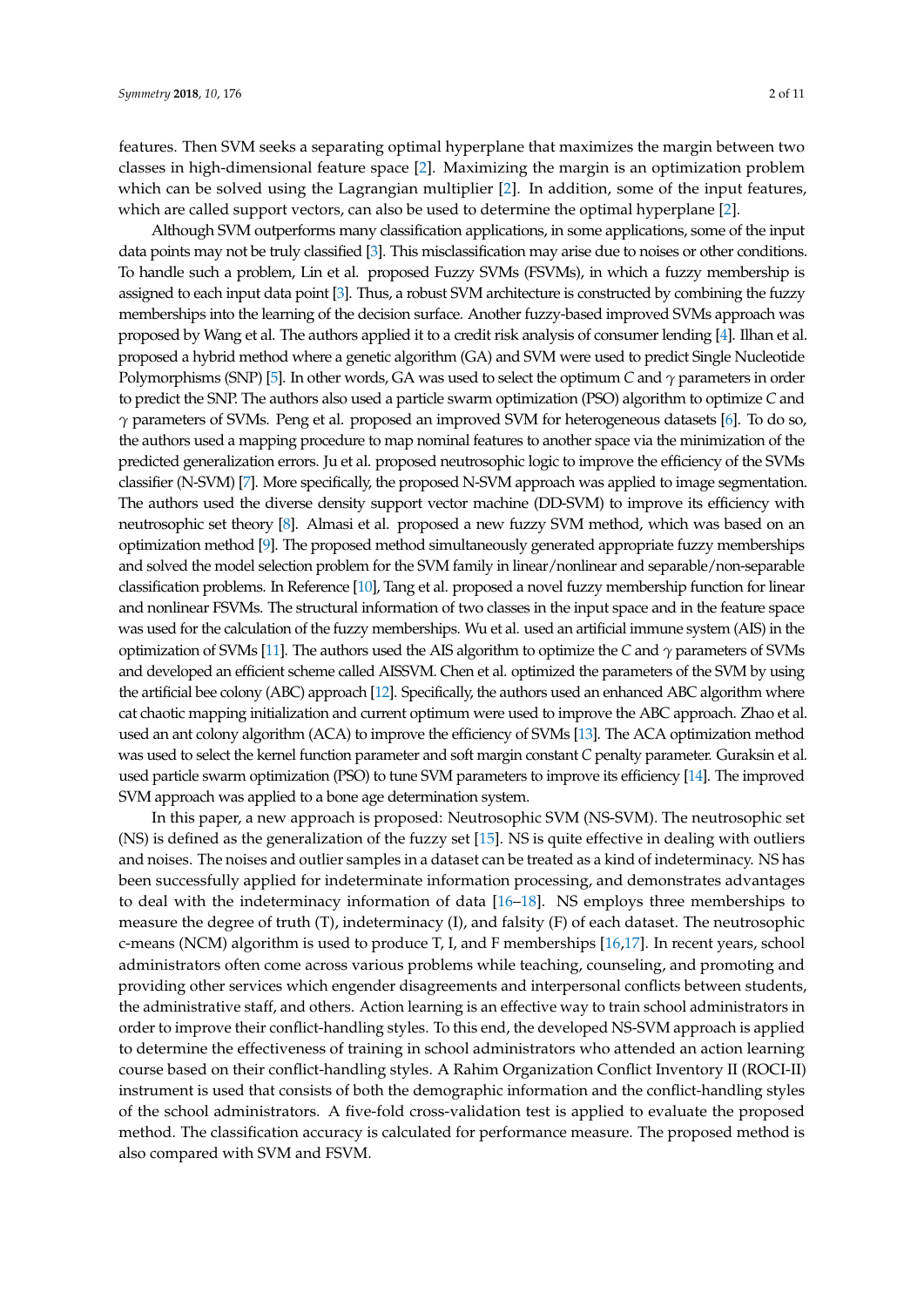The paper is organized as follows. In the next section, a summarization of the present works on this topic is given. The proposed NS-SVM is introduced in Section [3.](#page-2-0) Section [4](#page-4-0) gives the experimental work and results. We conclude the paper in Section [5.](#page-7-0)

#### **2. Related Works**

As mentioned earlier, there have been a number of presented works about the feature weighting for improving the efficiency of classifiers. To this end, Akbulut et al. proposed an NS-based Extreme Learning Machine (ELM) approach for imbalanced data classification [\[18\]](#page-10-16). They initially employed an NS-based clustering algorithm to assign a weight for each input data point and then the obtained weights were linked to the ELM formulation to improve its efficiency. In the experiments, the proposed scheme highly improved the classification accuracy. Ju et al. proposed a similar work and applied it to improve image segmentation performance [\[7\]](#page-10-6). The authors opted to construct the NS weights based on the formulations given in Reference [\[7\]](#page-10-6). The obtained weights were then used in SVM equations. In other words, the authors used the DD-SVM to improve its efficiency with neutrosophic logic. Guo et al. proposed an unsupervised approach for data clustering [\[16\]](#page-10-15). The authors combined NS theory in an unsupervised data clustering which can be seen as a weighting procedure. Thus, the indeterminate data points were also considered in the classification process more efficiently. An NS-based k-NN approach was proposed by Akbulut et al. [\[19\]](#page-10-18). The authors used the NS memberships to improve the classification performance of the k-NN classifier. The proposed scheme calculated the NS memberships based on a supervised neutrosophic c-means (NCM) algorithm. A final belonging membership *U* was calculated from the NS triples. A final voting scheme as given in fuzzy k-NN was considered for class label determination. Budak et al. proposed an NS-based efficient Hough transform [\[20\]](#page-10-19). The authors initially transferred the Hough space into the NS space by calculating the NS membership triples. An indeterminacy filtering was constructed where the neighborhood information was used to remove the indeterminacy in the spatial neighborhood of the neutrosophic Hough space. The potential peaks were detected based on thresholding on the neutrosophic Hough space, and these peak locations were then used to detect the lines in the image domain.

## <span id="page-2-0"></span>**3. Proposed Neutrosophic Set Support Vector Machines (NS-SVM)**

In this section, we briefly introduce the theories of SVM and NS. The readers may refer to related references for detailed information [\[1,](#page-10-0)[3\]](#page-10-2). Then, the proposed neutrosophic set support vector machine is presented in detail below.

#### *3.1. Support Vector Machine (SVM)*

SVM is an important and efficient supervised classification algorithm [\[1](#page-10-0)[,2\]](#page-10-1). Given a set of *N* training data points  $\{(x_i, y_i)_{n=1}^N\}$  where  $x_i$  is a multidimensional feature vector and  $y_i \in \{-1, 1\}$  is the corresponding label, an SVM models a decision boundary between classes of training data as a separating hyperplane. SVM aims to find an optimal solution by maximizing the margin around the separating hyperplane, which is equivalent to minimizing ||*w*|| with the constraint:

$$
y_i(w.x_i + b) \ge 1 \tag{1}
$$

SVM employs non-linear mapping to transform the input data into a higher dimensional space. Thus, the hyperplane can be found in the higher dimensional space with a maximum margin as:

$$
w.\varphi(x) + b = 0 \tag{2}
$$

such that for each data sample  $(\varphi(x_i), y_i)$ :

$$
y_i(w.\varphi(x_i)+b)\geq 1, \qquad i=1,\ldots,N. \qquad (3)
$$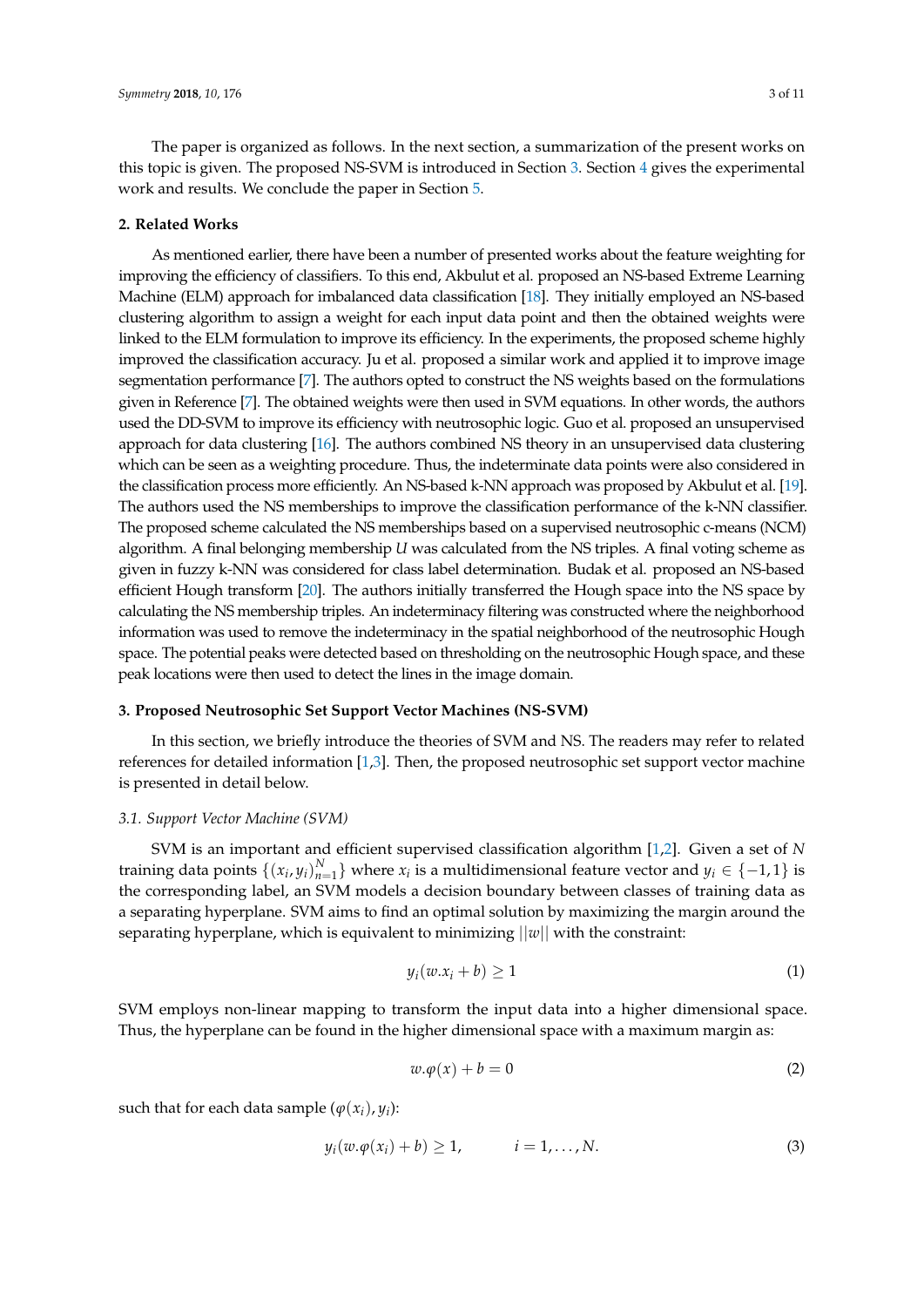when the input dataset is not linearly separable, then the soft margin is allowed by defining *N* non-negative variables, denoted by  $\zeta = (\zeta_1, \zeta_2, \dots, \zeta_N)$ , such that the constraint for each sample in Equation (3) is rewritten as:

$$
y_i(w.\varphi(x_i) + b) \ge 1 - \xi_i, \qquad i = 1, \dots, N
$$
 (4)

where the optimal hyperplane is determined as;

$$
\text{minimum} \left( \frac{1}{2} w^2 + C \sum_{i=1}^{N} \xi_i \right) \tag{5}
$$

subjected to 
$$
y_i(w.\varphi(x_i) + b) \ge 1 - \xi_i
$$
,  $i = 1,..., N$  (6)

where *C* is a constant parameter that tunes the balance between the maximum margin and the minimum classification error.

## *3.2. Neutrosophic c-Means Clustering*

In this section, a weighting function is defined by samples using the neutrosophic c-means (NCM) clustering. Let  $A = \{A_1, A_2, \ldots, A_m\}$  be a set of alternatives in the neutrosophic set. A sample  $A_i$ is represented as  $\{T(A_i)$ ,  $I(A_i)$ ,  $F(A_i)\}$  /  $A_i$ , where  $T(A_i)$ ,  $I(A_i)$  and  $F(A_i)$  are the membership values to the true, indeterminate, and false sets.  $T(A_i)$  is used to measure the belonging degree of the sample to the center of the labeled class,  $I(A_i)$  for indiscrimination degree between two classes, and  $F(A_i)$  for the belonging degree to the outliers.

The NCM clustering overcomes the disadvantages of handling indeterminate points in other algorithms [\[16\]](#page-10-15). Here we improve the NCM by only computing neutrosophic memberships to the true and indeterminate sets based on the samples' distribution.

Using NCM, the truth and indeterminacy memberships are defined as:

$$
K = \left[\frac{1}{\omega_1} \sum_{j=1}^{C} (x_i - c_j)^{-\frac{2}{m-1}} + \frac{1}{\omega_2} (x_i - \overline{c}_{imax})^{-(\frac{2}{m-1})} + \frac{1}{\omega_3} \delta^{-(\frac{2}{m-1})}\right]
$$
(7)

$$
T_{ij} = \frac{K}{\varpi_1} (x_i - c_j)^{-(\frac{2}{m-1})}
$$
\n(8)

$$
I_i = \frac{K}{\omega_2} (x_i - \overline{c}_{imax})^{-(\frac{2}{m-1})}
$$
\n(9)

where  $T_{ij}$  and  $I_i$  are the true and indeterminacy membership values of point *i*, and the cluster center is denoted as  $c_j$ .  $\bar{c}_{imax}$  is obtained from indexes of the largest and second largest value of  $T_{ij}$ .  $\omega_1$ ,  $\omega_2$ , and  $\omega_3$  are constant weights.  $T_{ij}$  and  $I_i$  are updated at each iteration until  $\left| T_{ij}^{(k+1)} - T_{ij}^{(k)} \right|$  $\left| \begin{array}{c} \mathbf{r}^{(k)} \\ ij \end{array} \right| < \varepsilon$ , where  $\varepsilon$  is a termination criterion.

#### *3.3. Proposed Neutrosophic Set Support Vector Machine (NS-SVM)*

In the fuzzy support vector machine (FSVM), a membership  $g_i$  is assigned for each input data point  $\{(x_i, y_i)_{n=1}^N\}$ , where  $0 < g_i < 1$  [\[3\]](#page-10-2). As  $g_i$  and  $\xi_i$  shows the membership and the error of SVM for input data point  $x_i$  , respectively, the term  $g_i \xi_i$  shows the measure of error with different weighting. Thus, the optimal hyperplane problem can be re-solved as;

$$
\text{minimum} \left( \frac{1}{2} w^2 + C \sum_{i=1}^{N} g_i \xi_i \right) \tag{10}
$$

$$
subjected to y_i(w.\varphi(x_i) + b) \ge 1 - \xi_i, \qquad i = 1,...,N
$$
\n(11)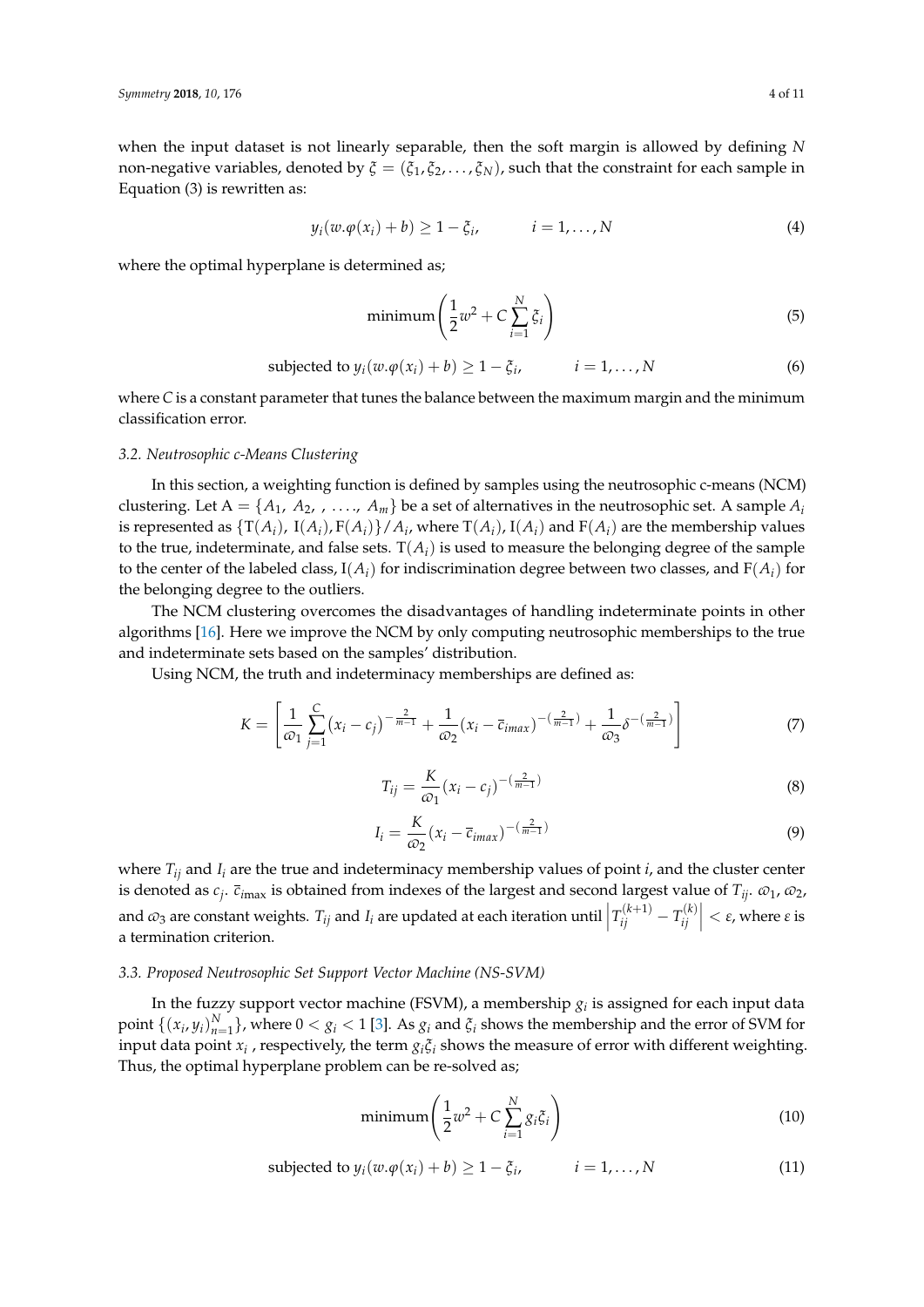In the proposed method, a weighting function is defined in the NS based on the memberships to truth and indeterminacy and then used to remove the effect of indeterminacy information for classification.

$$
g_{Ni} = \sum_{j=1}^{C} T_{ij} \cdot I_i \tag{12}
$$

Then we use the newly defined weight function  $g_{Ni}$  to replace the weight function in Equation (4), and an optimization procedure is employed to minimize the cost function as:

$$
\text{minimum} \left( \frac{1}{2} w^2 + C \sum_{i=1}^{N} g_{Ni} \cdot \xi_i \right) \tag{13}
$$

$$
subjected to y_i(w.\varphi(x_i) + b) \ge 1 - \xi_i, \qquad i = 1,...,N
$$
\n(14)

Finally, the support vectors are identified and their weights are obtained for classification. The semantic algorithm of the proposed method is given as:

**Input**: Labeled training dataset.

**Output**: Predicted class labels.

**Step 1**: Calculate the cluster centers according to the labeled dataset and employ NCM algorithm to determine NS memberships *T* and *I* for each data point.

**Step 2**: Calculate  $g_{Ni}$  by using *T* and *I* components according to Equation (8).

**Step 3**: Optimize NS-SVM by minimizing the cost function according to Equation (9).

**Step 4**: Calculate the labels of test data.

## <span id="page-4-0"></span>**4. Experimental Work and Results**

In this study, a new approach NS-SVM is proposed and applied to determine if an action learning experience resulted in school administrators being more productive in their conflict-management skills [\[21\]](#page-10-20). To this end, an experimental organization was constructed where 38 administrators from various schools in Elazig/Turkey were administered a pre-test and a post-test of the Rahim Organization Conflict Inventory II (ROCI-II) [\[22\]](#page-10-21). The pre-test was applied to the administrators before the action learning experience and the post-test was applied after the action learning experience. The ROCI-II contains 28 scale items. These scale items are grouped into five dimensions: integrating, obliging, dominating, avoiding, and compromising. The dataset, which was used in this work, is given in Appendix [A.](#page-8-0) The MATLAB software is used in construction of the NS-SVM approach. In the evaluation of the proposed method, a five-fold cross-validation test is used and the mean accuracy value is recorded. During the experimental work, two different scenarios are considered. In the first one, all 28 scale items are used to determine the trained and non-trained school administrators. In the second scenario, each dimension of ROCI-II is used to determine trained and non-trained administrators in order to determine the relationship between the dimensions and the trained and non-trained school administrators. The NS-SVM parameter *C* is searched in the range of  $[10^{-3}, 10^2]$  at a step size of 10<sup>-1</sup>. In addition, for NCM the following parameters are chosen: ε= 10<sup>-3</sup>,  $ω_1$ = 0.75,  $ω_2$ = 0.125, *v*3= 0.125, which were obtained from trial and error. The *δ* parameter of NCM method is also searched in the range of  $\{2^{-10}, 2^{-8}, ..., 2^8, 2^{10}\}$  $\{2^{-10}, 2^{-8}, ..., 2^8, 2^{10}\}$  $\{2^{-10}, 2^{-8}, ..., 2^8, 2^{10}\}$ . The dataset is normalized with zero mean and unit variance. Table 1 shows the obtained accuracy scores for the first scenario. The obtained results are further compared with FSVM and other SVM types such as Linear, Quadratic, Cubic, Fine Gaussian, Medium Gaussian, and Coarse Gaussian SVMs.

As seen in Table [1,](#page-5-0) 81.2% accuracy is obtained with the proposed NS-SVM method, which is the highest among all compared classifier types. The second highest accuracy, 76.9%, is obtained by the FSVM method. An accuracy score of 73.7% is produced by both linear and medium Gaussian SVM methods. In addition, quadratic and cubic SVM techniques produce 68.4% accuracy scores. An accuracy score of 63.2% is obtained by the coarse Gaussian SVM method and finally, the worst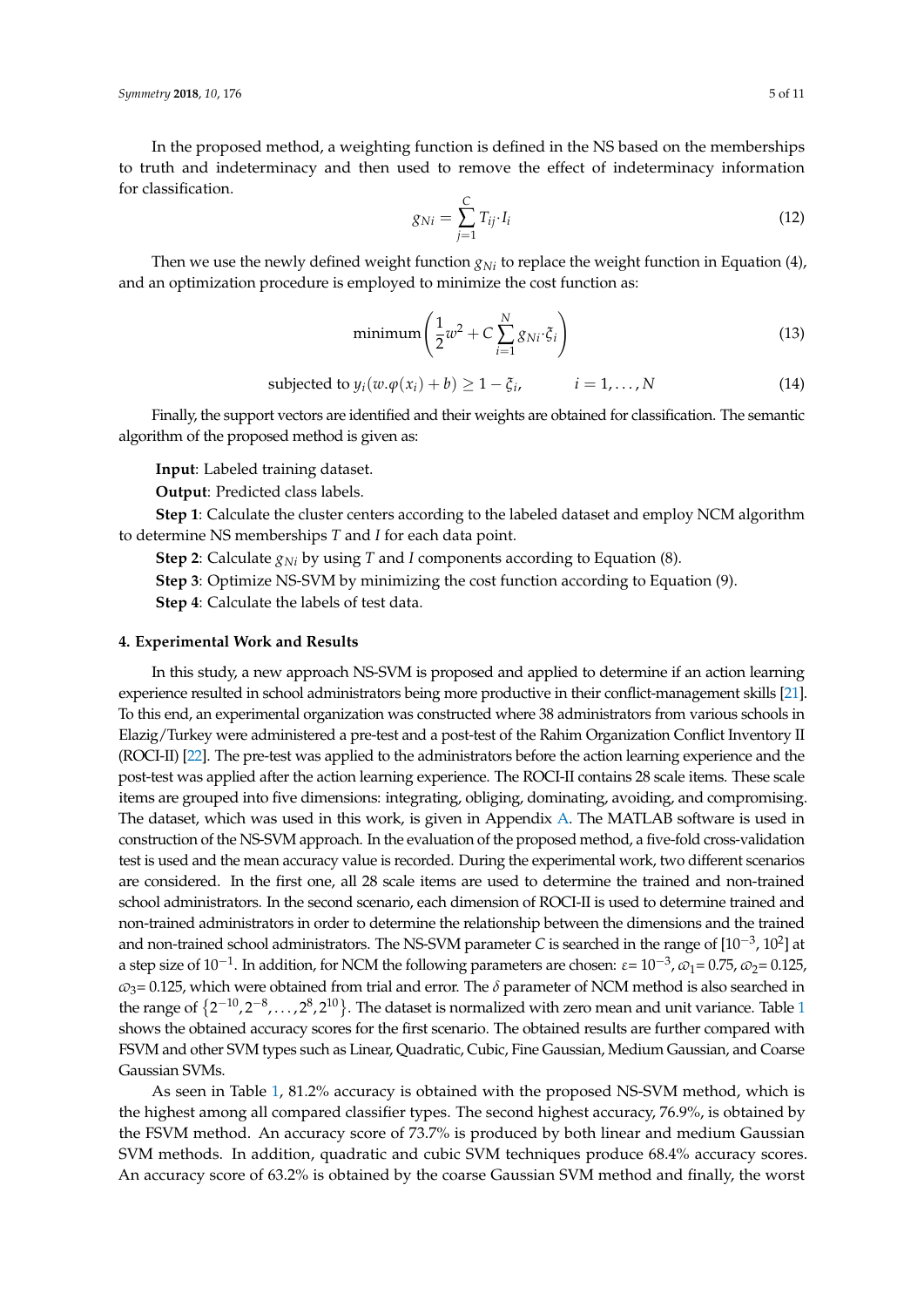accuracy score, 48.7%, is obtained by the fine Gaussian SVM method. Generally speaking, contributing memberships as weighting to SVM highly increases the efficiency. Both FSVM and NS-SVM produce better results than traditional SVM methods. The experimental results that cover the second scenario are given in Tables [2–](#page-5-1)[6.](#page-7-1) Table [2](#page-5-1) shows the obtained accuracy scores when the integrating dimension is used as input. The integrating dimension has six scale items.

<span id="page-5-0"></span>**Table 1.** Prediction accuracies for the first scenario. The bold case shows the highest accuracy. SVM: Support Vector Machines; FSVM: Fuzzy Support Vector Machines; NS-SVM: Neutrosophic Support Vector Machines.

| <b>Classifier Type</b> | Accuracy $(\% )$ |
|------------------------|------------------|
| Linear SVM             | 73.7             |
| <b>Ouadratic SVM</b>   | 68.4             |
| Cubic SVM              | 68.4             |
| Fine Gaussian SVM      | 48.7             |
| Medium Gaussian SVM    | 73.7             |
| Coarse Gaussian SVM    | 63.2             |
| <b>FSVM</b>            | 76.9             |
| <b>NS-SVM</b>          | 81.2             |

As seen in Table [2,](#page-5-1) the highest accuracy score, 80.3%, is obtained by the proposed method. This score is 4% better than that achieved by FSVM. The FSVM method produces a 76.3% accuracy score, which is the second highest. Linear and medium Gaussian SVM methods produce 73.7% accuracy scores, which are the third highest. In addition, linear and medium Gaussian SVM methods achieve the best accuracy among the ordinary SVM techniques. It is worth mentioning that cubic SVM has the lowest accuracy score, with an achievement of 53.9%.

<span id="page-5-1"></span>**Table 2.** Prediction accuracies for the second scenario. The integrating dimension is used as input. The bold case shows the highest accuracy.

| <b>Classifier Type</b>     | Accuracy $(\% )$ |
|----------------------------|------------------|
| Linear SVM                 | 73.7             |
| <b>Ouadratic SVM</b>       | 57.9             |
| Cubic SVM                  | 53.9             |
| Fine Gaussian SVM          | 60.5             |
| Medium Gaussian SVM        | 73.7             |
| <b>Coarse Gaussian SVM</b> | 67.1             |
| <b>FSVM</b>                | 76.3             |
| <b>NS-SVM</b>              | 80.3             |

Table [3](#page-6-0) shows the achievements obtained when the obliging dimension is used as input to the classifiers. The obliging dimension covers five scale items and 73.8% accuracy score, which is the highest, obtained by the NS-SVM method. FSVM also produces a 71.3% accuracy score, which is the second-best achievement. The worst accuracy score is obtained by quadratic SVM, for which the accuracy score is 50.0%. One important inference from Table [3](#page-6-0) is that ordinary SVM techniques produce almost similar achievements, while weighting with memberships highly improves the accuracy.

The dominating dimension also covers five scale items and the produced results are shown in Table [4.](#page-6-1) As seen in Table [4,](#page-6-1) the highest accuracy, 70.0%, is produced by the proposed NS-SVM method. In addition, the second-best accuracy score, 65.0%, is obtained by the FSVM method. The linear SVM obtains 59.2% accuracy, which is the third highest accuracy score. When one considers the ordinary SVM's achievements, an obvious improvement can be seen easily that is achieved by the NS-SVM method.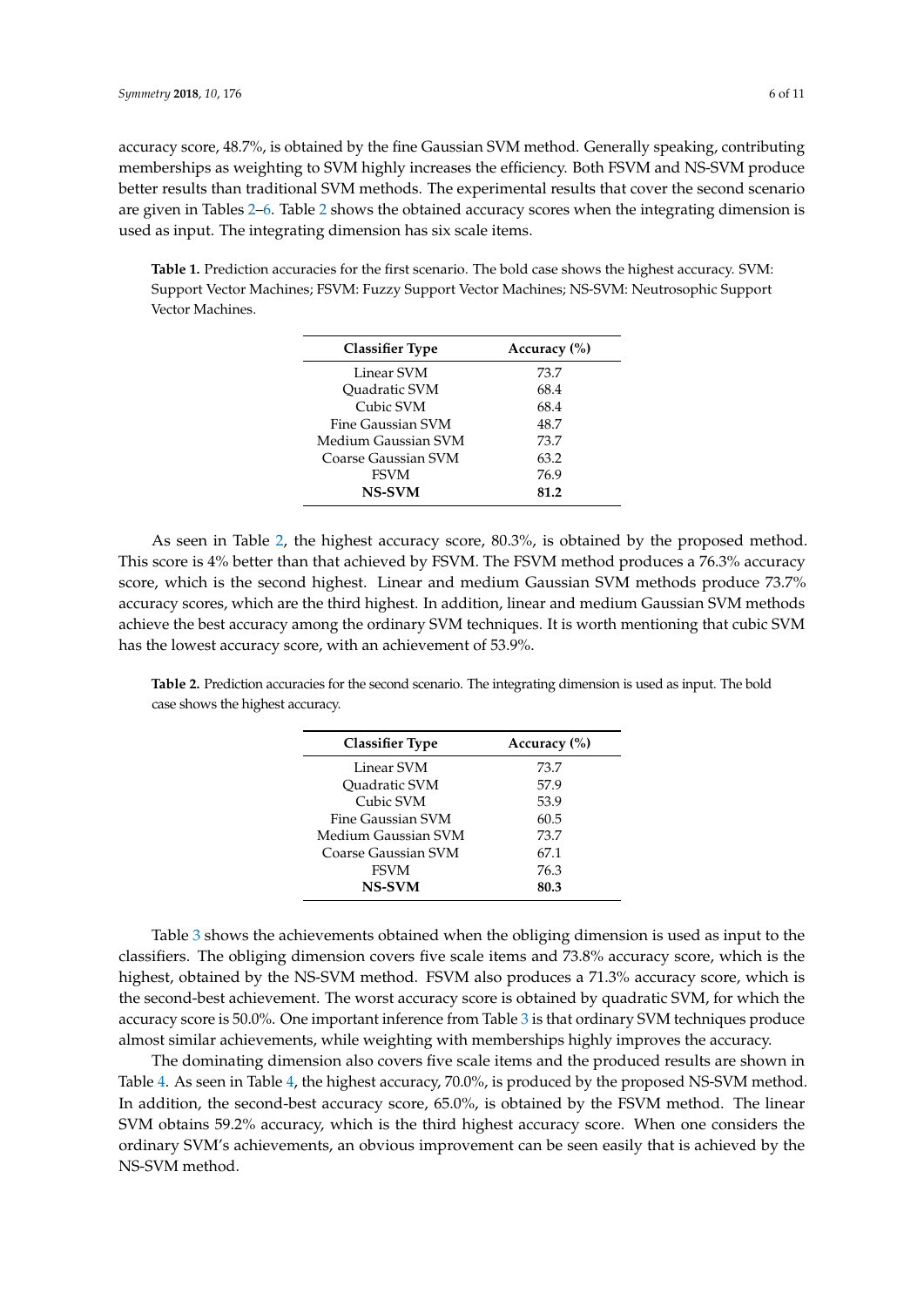| <b>Classifier Type</b> | Accuracy (%) |
|------------------------|--------------|
| Linear SVM             | 61.8         |
| <b>Ouadratic SVM</b>   | 50.0         |
| Cubic SVM              | 51.3         |
| Fine Gaussian SVM      | 52.6         |
| Medium Gaussian SVM    | 61.8         |
| Coarse Gaussian SVM    | 55.3         |
| <b>FSVM</b>            | 71.3         |
| <b>NS-SVM</b>          | 73.8         |

<span id="page-6-0"></span>**Table 3.** Prediction accuracies for the second scenario. The obliging dimension is used as input. The bold case shows the highest accuracy.

<span id="page-6-1"></span>**Table 4.** Prediction accuracies for the second scenario. The dominating dimension is used as input. The bold case shows the highest accuracy.

| <b>Classifier Type</b> | Accuracy $(\% )$ |
|------------------------|------------------|
| Linear SVM             | 59.2             |
| <b>Ouadratic SVM</b>   | 57.9             |
| Cubic SVM              | 52.6             |
| Fine Gaussian SVM      | 55.3             |
| Medium Gaussian SVM    | 52.6             |
| Coarse Gaussian SVM    | 55.3             |
| <b>FSVM</b>            | 65.0             |
| <b>NS-SVM</b>          | 70.0             |

The avoiding dimension covers six scale items and the produced results are given in Table [5.](#page-6-2) As one evaluates the obtained results given in Table [5,](#page-6-2) it can be observed that the avoiding dimension is not efficient enough in discriminating trained and non-trained participants. In other words, the ordinary SVM techniques do not achieve better accuracy scores. Among them, the highest accuracy, 53.9%, is produced by the cubic SVM method. On the other hand, both FSVM and the proposed NS-SVM methods produce better accuracy scores, with achievements of 63.8% and 66.3%, respectively. Once more, the best accuracy is obtained by the proposed NS-SVM method.

<span id="page-6-2"></span>**Table 5.** Prediction accuracies for the second scenario. The avoiding dimension is used as input. The bold case shows the highest accuracy.

| <b>Classifier Type</b> | Accuracy $(\% )$ |
|------------------------|------------------|
| Linear SVM             | 50.0             |
| <b>Ouadratic SVM</b>   | 43.4             |
| Cubic SVM              | 53.9             |
| Fine Gaussian SVM      | 48.7             |
| Medium Gaussian SVM    | 44.7             |
| Coarse Gaussian SVM    | 42.1             |
| <b>FSVM</b>            | 63.8             |
| <b>NS-SVM</b>          | 66.3             |

Finally, the compromising dimension covers six scale items and the produced results are given in Table [6.](#page-7-1) As seen in Table [6,](#page-7-1) the compromising dimension is quite efficient in the determination of trained and non-trained participants, where better accuracy scores are visible when compared with the avoiding dimension's accuracy scores. A 75.0% accuracy score, the highest among all methods, is obtained by NS-SVM. A 73.8% accuracy score is obtained by the FSVM method. The highest third accuracy score is produced by medium Gaussian SVM.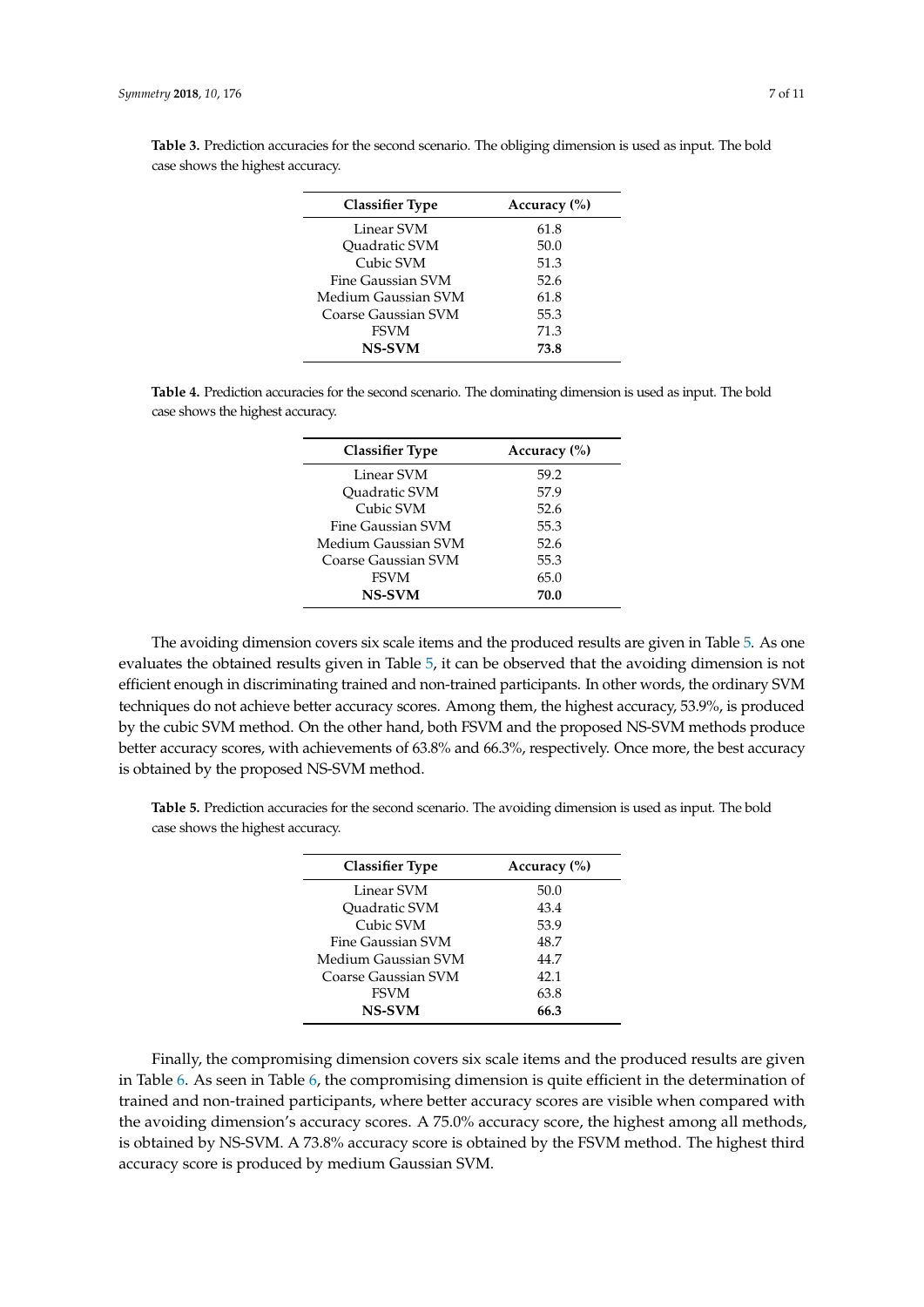| <b>Classifier Type</b> | Accuracy (%) |
|------------------------|--------------|
| Linear SVM             | 67.1         |
| <b>Ouadratic SVM</b>   | 67.1         |
| Cubic SVM              | 57.9         |
| Fine Gaussian SVM      | 65.8         |
| Medium Gaussian SVM    | 71.1         |
| Coarse Gaussian SVM    | 68.4         |
| <b>FSVM</b>            | 73.8         |
| <b>NS-SVM</b>          | 75.0         |

<span id="page-7-1"></span>**Table 6.** Prediction accuracies for the second scenario. The compromising dimension is used as input. The bold case shows the highest accuracy.

We further analyze the results obtained from the first scenario by considering a statistical measure and the running time. To this end, the f-measure metric was considered. The f-measure calculates the weighted harmonic mean of recall and precision [\[23\]](#page-10-22). The results are tabulated in Table [7.](#page-7-2)

<span id="page-7-2"></span>**Table 7.** Calculated f-measure and running times for the first scenario. The bold cases show the better achievements.

| <b>Classifier Type</b> | f-Measure $(\% )$ | Time (s) |
|------------------------|-------------------|----------|
| Linear SVM             | 73.50             | 0.314    |
| <b>Ouadratic SVM</b>   | 68.50             | 0.129    |
| Cubic SVM              | 68.50             | 0.122    |
| Fine Gaussian SVM      | 48.50             | 0.119    |
| Medium Gaussian SVM    | 71.00             | 0.130    |
| Coarse Gaussian SVM    | 61.00             | 0.129    |
| <b>FSVM</b>            | 76.50             | 0.089    |
| <b>NS-SVM</b>          | 80.00             | 0.065    |

In Table [7,](#page-7-2) the best f-measure achievement score, 80.00%, was achieved by the proposed NS-SVM method. The second-best f-measure score, 76.50%, was produced by FSVM. The other SVM techniques also produced reasonable f-measure scores when their accuracy achievements were considered (Table [1\)](#page-5-0). In addition, the running time of the proposed method was less than those of the other SVM methods. The proposed method achieved its process at 0.065 s. In other words, this running time is almost half the running times of the non-weighted SVM methods. Thus, it is evident that the proposed NS-SVM performed more accurate results in a very short time, demonstrating its efficiency.

# <span id="page-7-0"></span>**5. Conclusions**

In this paper, neutrosophic set theory and SVM is used to construct an efficient classification approach called NS-SVM. It is then applied to an educational problem. More specifically, the determination of the effectiveness of training in school administrators who attended an action learning course based on their conflict-handling styles is achieved. To this end, a ROCI-II instrument is used that consists of both the demographic information and the conflict-handling styles of the school administrators. Six various SVM approaches and FSVM are used in performance comparison. The experimental works are carried out with a five-fold cross-validation technique and the classification accuracy is measured to evaluate the performance of the proposed NS-SVM approach. The experiments are conducted based on two scenarios. In the first one, all statements are used to predict if a school administrator is trained or not after attending an action learning program. In the second scenario, five independent dimensions are used individually to predict if a school administrator is educated or not after attending an action learning program. According to the obtained results, the first scenario achieves the best performance with the NS-SVM method, resulting in an accuracy score of 81.2%. In addition, for all experiments in the second scenario, the proposed NS-SVM achieves the highest accuracy scores as given in Tables [2](#page-5-1)[–6.](#page-7-1) Furthermore,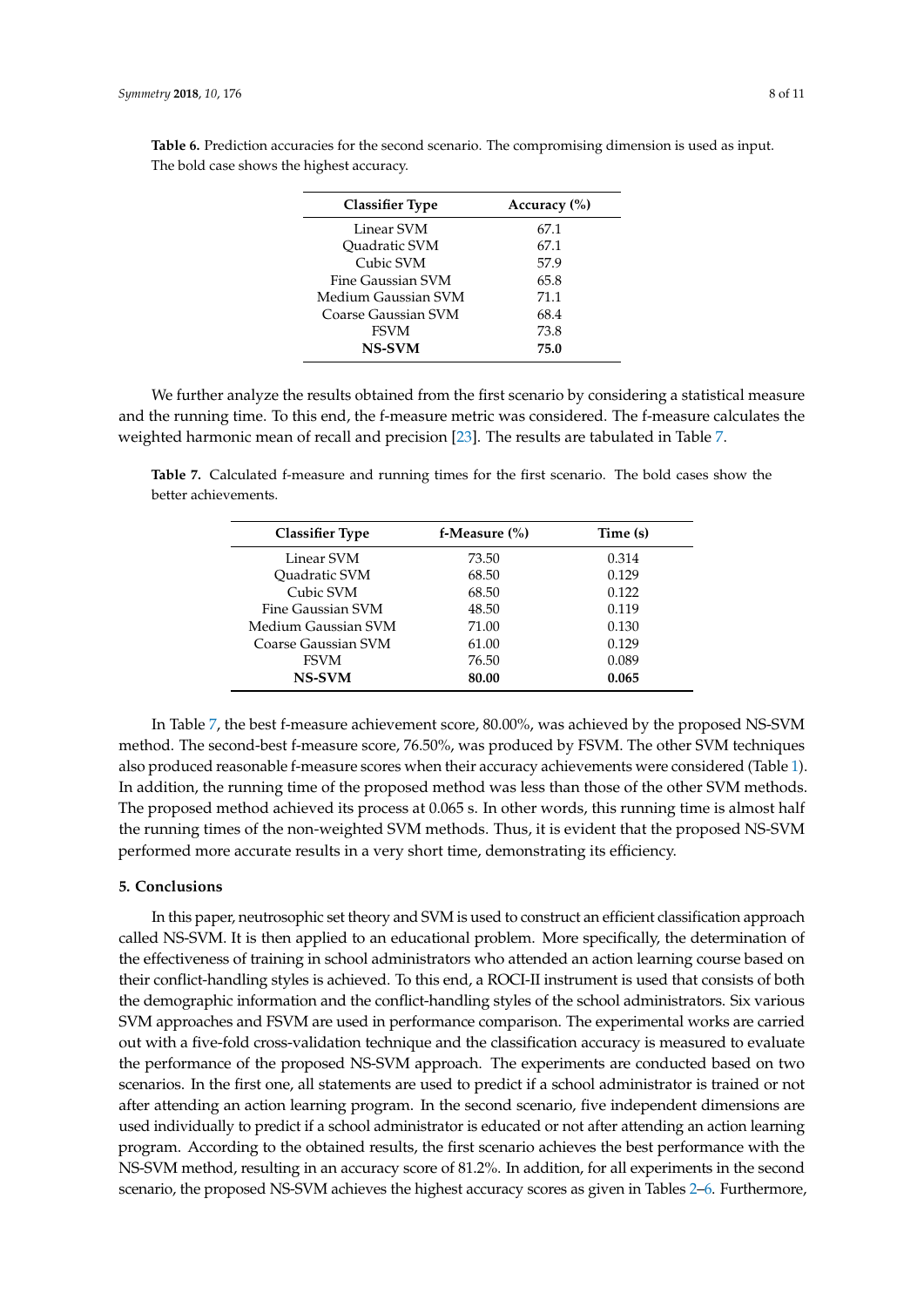FSVM achieved the second highest accuracy scores for all experiments that are handled in scenarios 1 and 2. This situation shows that embedding the membership degrees into the SVM method highly improves its discriminatory ability. To further analyze the efficiency of the proposed method, we used the f-measure test and the running times of the methods. The proposed NS-SVM yielded the highest f-measure score. In addition, the running time of the proposed method was much less than those of the traditional SVM techniques.

This study revealed important results for both educational research and determining the effectiveness of educational practices. First, this research showed that the NS-SVM technique can be used in pre-test and post-test comparisons in experimental educational research. In addition, this study demonstrated that the effectiveness levels of training courses can be determined by examining the NS-SVM discrimination accuracy of individuals who attended training courses compared to those who did not.

Author Contributions: M.T., D.Ş., S.K., Y.G. and F.S. conceived and worked together to achieve this work.

**Conflicts of Interest:** The authors declare no conflict of interest.

#### <span id="page-8-0"></span>**Appendix A**

The dataset was used in the experimental works is given in Figure  $A1$ . The features are in the columns and the last column shows the class labels. Moreover, the rows show the number of samples.

This dataset was originally constructed based on the questionnaire that was based on the ROCI-II instrument [\[24\]](#page-10-23). As mentioned earlier, the ROCI-II instrument contains 28 scale items which are grouped into five dimensions; integrating (six scale items, Features 1–6), obliging (five scale items, Features 7–11), dominating (five scale items, Features 12–16), avoiding (six scale items, Features 17–22), and compromising (six scale items, Features 23–28). The school administrators were asked to fill out this questionnaire by assigning a five-point Likert scale (1–5) for each feature before and after a action learning course. Thus, 76 questionnaires were obtained. In scenario 1, the 28 scale items were used in the prediction of trained and non-trained school administrators and in scenario 2, each dimension of the ROCI-II instrument was used to predict trained and non-trained school administrators.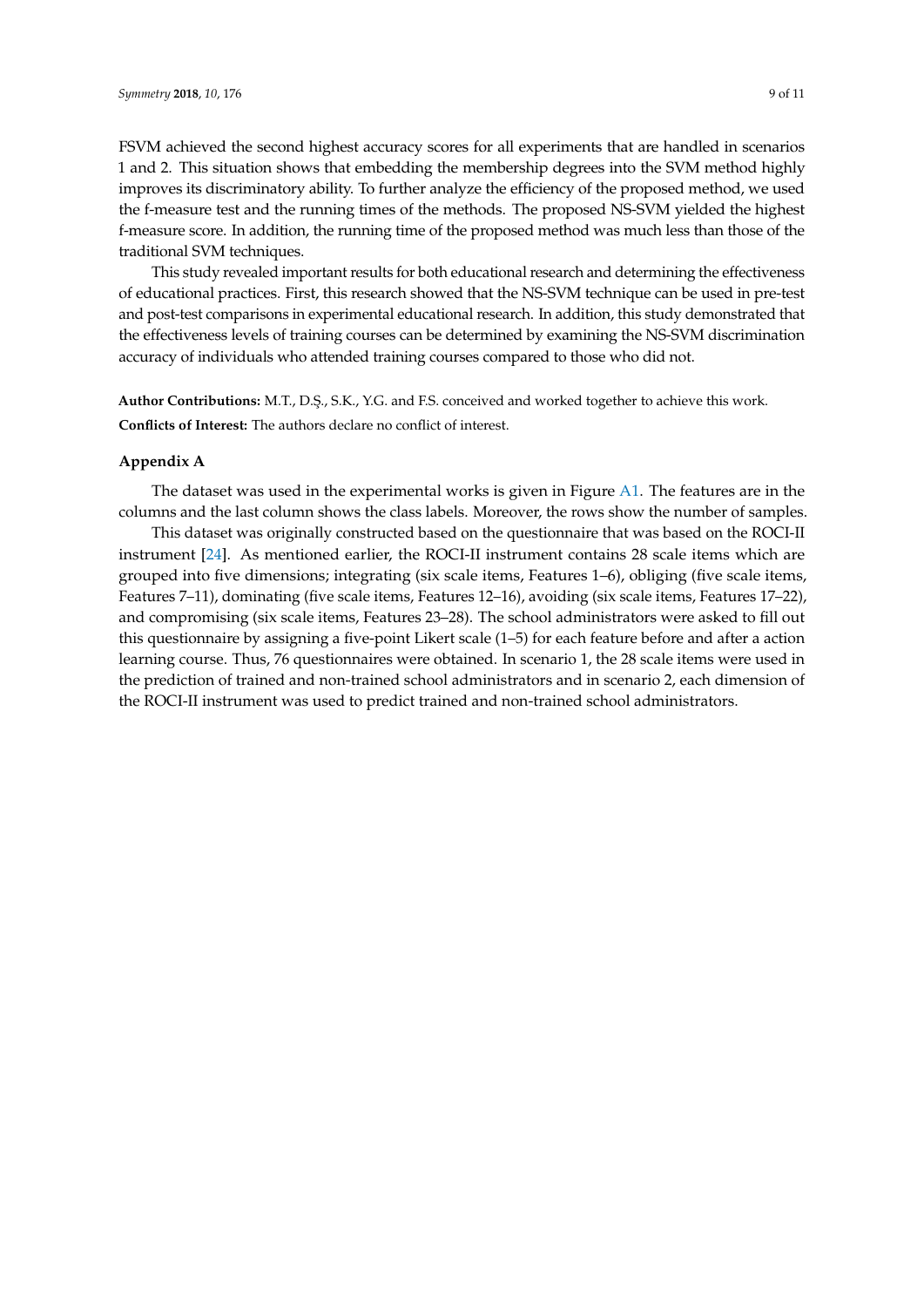<span id="page-9-0"></span>

|                      | Samples Feature2 Feature2 Feature3 Feature4 Feature5 Feature5 Feature8 Feature9 Feature9 Feature10Feature11Feature11Feature11Feature12Feature12Feature12Feature12Feature12Feature12Feature12Feature12Feature12Feature12Feature |                                         |                                  |                              |                                                                  |                                            |                                         |                                         |                                                    |                                  |                                  |                                         |                                           |                            |                                           |                                                    |                                  |                                      |                                |                                                    |                                                    |                                           |                            |                          |                                     |                                           |                                           | Labels                                    |
|----------------------|--------------------------------------------------------------------------------------------------------------------------------------------------------------------------------------------------------------------------------|-----------------------------------------|----------------------------------|------------------------------|------------------------------------------------------------------|--------------------------------------------|-----------------------------------------|-----------------------------------------|----------------------------------------------------|----------------------------------|----------------------------------|-----------------------------------------|-------------------------------------------|----------------------------|-------------------------------------------|----------------------------------------------------|----------------------------------|--------------------------------------|--------------------------------|----------------------------------------------------|----------------------------------------------------|-------------------------------------------|----------------------------|--------------------------|-------------------------------------|-------------------------------------------|-------------------------------------------|-------------------------------------------|
|                      | 5                                                                                                                                                                                                                              | 5                                       |                                  | 5                            |                                                                  |                                            |                                         | -3                                      |                                                    | 4                                | 2                                |                                         | Δ                                         | $\Delta$                   | $\mathcal{L}$                             |                                                    | л.                               | $\overline{2}$                       | 2                              | 4                                                  | 5                                                  | 4                                         | $\Delta$                   |                          |                                     | 4                                         | 1                                         | 1                                         |
| $\overline{2}$       | 5                                                                                                                                                                                                                              | 5                                       | 5                                |                              | 5                                                                |                                            |                                         | $\overline{\mathbf{3}}$                 | 4                                                  |                                  | $\overline{\mathbf{3}}$          |                                         | 5                                         |                            | $\overline{4}$                            |                                                    | $\overline{2}$                   | $\overline{2}$                       | $\mathbf{1}$                   | $\mathbf{1}$                                       |                                                    | $\overline{\mathbf{3}}$                   |                            |                          |                                     | $\overline{5}$                            |                                           | $\overline{1}$                            |
| $\mathbf 3$          | $\mathsf3$<br>$\overline{a}$                                                                                                                                                                                                   | $\overline{a}$                          | $\overline{4}$                   |                              | $\ddot{a}$<br>$\sqrt{4}$                                         | $\overline{4}$                             | $\overline{\mathbf{3}}$                 | $\overline{a}$                          | $\overline{4}$                                     | $\overline{4}$                   | $\mathbf{1}$                     | $\mathbf{1}$                            | $\sqrt{4}$                                | $\ddot{a}$                 |                                           | $\sqrt{4}$<br>$\overline{2}$                       | $\overline{2}$                   | $\overline{4}$                       | $\mathbf 2$                    | $\overline{a}$                                     | $\overline{2}$                                     | $\sqrt{4}$                                | $\overline{4}$             | $\overline{a}$           | $\overline{4}$                      | $\,$ 4 $\,$                               |                                           | $\overline{1}$                            |
| $\overline{a}$       | 5<br>$\overline{a}$                                                                                                                                                                                                            | $\overline{a}$                          | $\Delta$                         | 5                            | $\overline{\mathbf{3}}$                                          | $\,$ 4 $\,$                                | $\overline{\mathbf{3}}$                 | $\ensuremath{\mathsf{3}}$               | $\mathbf{3}$                                       | $\overline{\mathbf{3}}$          | $\mathfrak{a}$                   | $\overline{4}$                          | $\sqrt{4}$                                | $\sqrt{4}$                 | $\overline{4}$                            | $\overline{\mathbf{3}}$                            | $\overline{2}$                   | $\overline{4}$                       | $\overline{4}$                 | $\,$ 1 $\,$                                        | $\overline{\mathbf{3}}$                            | $\sqrt{4}$                                | $\overline{4}$             | 5                        | $\overline{4}$                      | $\overline{\mathbf{3}}$                   |                                           | $\overline{1}$                            |
| 5                    | 5<br>5                                                                                                                                                                                                                         | $\Delta$                                | $\Delta$                         |                              | 5<br>5                                                           | $\overline{4}$                             | $\overline{2}$                          | $\overline{2}$                          | 5                                                  | 4                                | $\mathcal{P}$                    | $\overline{2}$                          | $\overline{2}$                            | $\ddot{a}$                 | $\overline{2}$                            | $\overline{4}$                                     | $\mathbf 2$                      | $\overline{2}$                       | $\mathbf{1}$                   | $\overline{a}$                                     | 5                                                  | $\sqrt{4}$                                |                            |                          |                                     | 5                                         |                                           | $\overline{1}$                            |
| 6                    | $\Delta$<br>$\Delta$                                                                                                                                                                                                           | $\mathfrak{a}$                          | $\Delta$                         |                              | 4<br>$\Delta$                                                    | $\sqrt{2}$                                 | $\mathbf{1}$                            | $\mathcal{I}$                           | $\mathbf{1}$                                       | 4                                | 2                                | 1                                       | $\overline{\mathbf{3}}$                   | 3                          | $\mathbf{R}$                              | $\overline{2}$                                     | $\mathbf{1}$                     | $\mathbf{1}$                         | $\mathbf{1}$                   | $\overline{\mathbf{3}}$                            | 5                                                  | $\overline{\mathbf{3}}$                   | $\Delta$                   | $\mathfrak{a}$           |                                     | $\Delta$                                  |                                           | $\mathbf{1}$                              |
| $\overline{7}$       | $\Delta$<br>5                                                                                                                                                                                                                  | 5                                       | $\Delta$                         |                              | 3<br>$\Delta$                                                    |                                            | $\mathcal{I}$                           | $\mathbf{a}$                            | $\mathbf{R}$                                       |                                  | $\mathbf{1}$                     | $\mathbf{1}$                            | $\mathbf{R}$                              | $\Delta$                   | $\mathbf{R}$                              | $\overline{2}$                                     | $\mathbf{1}$                     | $\overline{2}$                       | $\mathbf{1}$                   | 5                                                  | 5                                                  | $\Delta$                                  | $\Delta$                   | $\mathfrak{a}$           | $\Lambda$                           | 5                                         |                                           | 1                                         |
| 8                    | $\overline{4}$<br>5                                                                                                                                                                                                            | $\overline{4}$                          | $\overline{4}$                   | $\overline{a}$               | $\overline{a}$                                                   | 3                                          | $\overline{2}$                          | $\mathbf{1}$                            | $\overline{\mathbf{3}}$                            | 3                                | 1                                | 1                                       | $\mathbf{1}$                              | $\Delta$                   | $\overline{2}$                            | $\overline{\mathbf{3}}$                            | $\overline{\mathbf{3}}$          | $\overline{\mathbf{3}}$              | $\mathbf{1}$                   | 1                                                  | $\overline{4}$                                     | $\overline{a}$                            | $\Delta$                   | $\overline{a}$           | 3                                   | $\overline{4}$                            |                                           | $\mathbf{1}$                              |
| $\overline{9}$<br>10 | $\overline{4}$<br>$\overline{a}$<br>$\,$ 4 $\,$<br>$\overline{a}$                                                                                                                                                              | $\overline{a}$<br>$\mathsf{S}$          | $\Delta$<br>$\overline{5}$       | $\overline{a}$<br>$\ddot{4}$ | $\overline{a}$<br>5                                              | $\mathfrak{a}$<br>$\overline{\mathbf{3}}$  | $\mathbf{1}$<br>$\overline{\mathbf{3}}$ | $\mathbf{1}$<br>$\overline{\mathbf{3}}$ | 4<br>$\ddot{a}$                                    | $\mathfrak{a}$<br>5              | $\mathbf{1}$<br>$\overline{1}$   | 1<br>$\mathbf{1}$                       | 5<br>5                                    | $\Delta$<br>$\ddot{a}$     | $\overline{2}$<br>$\overline{\mathbf{3}}$ | $\overline{2}$<br>$\overline{\mathbf{3}}$          | $\overline{2}$<br>$\overline{a}$ | $\mathbf{1}$<br>$\mathbf{1}$         | $\mathbf{1}$<br>$\mathbf{1}$   | $\overline{\mathbf{3}}$<br>$\overline{\mathbf{3}}$ | 5<br>5                                             | $\overline{\mathbf{3}}$<br>$\ddot{4}$     | $\Delta$<br>$\overline{4}$ | 5<br>$\overline{4}$      | $\Delta$<br>$\overline{a}$          | $\Delta$<br>$\overline{4}$                | $\mathcal{P}$                             | $\mathbf{1}$<br>$\overline{1}$            |
| ${\bf 11}$           | 5<br>5                                                                                                                                                                                                                         | $\overline{a}$                          | $\overline{4}$                   | $\ddot{4}$                   | 4                                                                | $\mathfrak{a}$                             | $\overline{2}$                          | $\overline{3}$                          | $\overline{\mathbf{3}}$                            |                                  | $\overline{\phantom{a}}$         | $\mathbf{1}$                            | $\overline{2}$                            | $\Delta$                   | $\mathbf{1}$                              | $\overline{\phantom{a}}$                           |                                  | $\mathbf{1}$                         | $\mathbf{1}$                   | $\mathbf{1}$                                       | $\overline{4}$                                     | 5                                         | $\overline{4}$             | $\overline{4}$           | $\overline{a}$                      |                                           |                                           | $\mathbf{1}$                              |
| $12\,$               | $\mathbf 3$<br>$\overline{a}$                                                                                                                                                                                                  | 3                                       | $\Delta$                         | $\overline{\mathbf{3}}$      | 3                                                                | $\overline{4}$                             | $\mathbf{1}$                            | $\overline{\mathbf{3}}$                 | $\overline{\mathbf{3}}$                            | 3                                | $\overline{2}$                   | $\overline{2}$                          | $\overline{a}$                            | $\overline{4}$             | $\overline{4}$                            | $\overline{2}$                                     | $\,$ 1 $\,$<br>$\overline{2}$    | $\overline{2}$                       | $\,$ 1 $\,$                    | $\overline{2}$                                     | 5                                                  | $\ddot{a}$                                | 5                          | $\mathfrak{a}$           | $\mathbf{a}$                        | 3                                         | 3                                         | $\mathbf{1}$                              |
| 13                   | $\,$ 4 $\,$<br>$\overline{a}$                                                                                                                                                                                                  | $\overline{4}$                          | $\overline{2}$                   | $\overline{a}$               | $\ddot{a}$                                                       | $\overline{4}$                             | $\mathbf{1}$                            | $\mathbf{1}$                            | $\overline{\mathbf{3}}$                            | 3                                | $\overline{1}$                   | $\mathbf 2$                             | $\overline{\mathbf{3}}$                   | $\overline{4}$             | $\overline{4}$                            | $\overline{\mathbf{3}}$                            | $\overline{2}$                   | $\overline{2}$                       | $\mathbf 1$                    | $\overline{2}$                                     | $\overline{4}$                                     | $\ddot{a}$                                | 5                          | $\overline{\mathbf{3}}$  | $\overline{\mathbf{3}}$             | $\overline{a}$                            | 3                                         | $\,$ 1                                    |
| 14                   | 5<br>$\overline{4}$                                                                                                                                                                                                            | $\mathbf{a}$                            | 3                                |                              | $\ddot{a}$<br>$\ddot{a}$                                         |                                            | $\mathbf{1}$                            | $\overline{4}$                          | $\overline{\mathbf{3}}$                            | $\overline{a}$                   | $\overline{2}$                   | $\mathbf{1}$                            | $\Delta$                                  | $\overline{a}$             | $\overline{4}$                            | 5                                                  | $\ensuremath{\mathsf{3}}$        | $\mathbf 1$                          | $\overline{4}$                 | $\Delta$                                           | 5                                                  | 5                                         | $\overline{4}$             |                          | $\mathfrak{a}$                      | $\overline{4}$                            | $\overline{2}$                            | $\mathbf{1}$                              |
| 15                   | $\overline{4}$<br>$\Delta$                                                                                                                                                                                                     | $\Delta$                                | $\Delta$                         | 5                            | $\Delta$                                                         | $\mathfrak{a}$                             | $\mathbf{1}$                            | $\mathbf{R}$                            | $\overline{1}$                                     | $\Delta$                         | $\mathcal{P}$                    | $\mathbf{1}$                            | $\mathbf{R}$                              | $\Delta$                   | $\overline{1}$                            | $\overline{\mathbf{3}}$                            | $\overline{\mathbf{3}}$          | $\mathbf{1}$                         | $\mathbf{1}$                   | $\mathbf{1}$                                       | 5                                                  | 5                                         | $\Delta$                   | $\mathfrak{a}$           | $\mathfrak{a}$                      | $\mathfrak{a}$                            | $\mathbf{a}$                              | $\mathbf{1}$                              |
| 16                   | 5<br>5                                                                                                                                                                                                                         | 5                                       | $\mathcal{P}$                    | $\mathbf{R}$                 | 4                                                                | $\Delta$                                   | -1                                      | $\overline{\phantom{a}}$                | $\mathbf{R}$                                       |                                  | $\mathbf{1}$                     | $\mathbf{1}$                            | 5                                         | $\mathbf{R}$               | $\mathbf{R}$                              | $\mathbf{1}$                                       | $\mathbf{1}$                     | $\mathbf{1}$                         | $\mathbf{1}$                   | $\overline{\mathbf{3}}$                            | $\Delta$                                           | $\Delta$                                  | $\Delta$                   |                          |                                     | $\Delta$                                  | $\mathcal{P}$                             | $\mathbf{1}$                              |
| 17                   | $\sqrt{4}$<br>4                                                                                                                                                                                                                | $\overline{a}$                          | 3                                | $\ddot{4}$                   | 4                                                                | $\overline{\mathbf{3}}$                    | $\mathbf{1}$                            | $\overline{\mathbf{3}}$                 | $\overline{2}$                                     | 3                                | $\mathbf{1}$                     | $\mathbf{1}$                            | $\mathbf{1}$                              | $\overline{a}$             |                                           | $\overline{2}$<br>$\overline{2}$                   | $\overline{\mathbf{3}}$          | $\overline{\mathbf{3}}$              | $\overline{2}$                 | $\overline{\mathbf{3}}$                            | $\overline{4}$                                     | 4                                         | $\ddot{a}$                 | 5                        | $\overline{\mathbf{3}}$             | $\overline{4}$                            | 1                                         | $\mathbf{1}$                              |
| 18                   | 4<br>5                                                                                                                                                                                                                         | $\overline{a}$                          | $\overline{4}$                   |                              |                                                                  |                                            |                                         | 3                                       | 3                                                  | 4                                |                                  | 1                                       | 4                                         | $\overline{4}$             |                                           | 5                                                  | 3                                | 4                                    | $\overline{2}$                 | 5                                                  |                                                    |                                           |                            |                          |                                     | $\overline{4}$                            |                                           | $\mathbf{1}$                              |
| 19                   | 4<br>4                                                                                                                                                                                                                         | $\overline{4}$                          | $\overline{4}$                   | 5                            |                                                                  | $\overline{a}$                             |                                         | $\overline{\mathbf{3}}$                 | $\overline{2}$                                     |                                  |                                  |                                         |                                           | $\overline{4}$             |                                           |                                                    | $\overline{4}$                   | 5                                    | $\overline{2}$                 | 4                                                  | $\overline{4}$                                     | 4                                         |                            | $\overline{a}$           | $\overline{a}$                      | 4                                         |                                           |                                           |
| 20                   | $\overline{a}$<br>5                                                                                                                                                                                                            | $\mathfrak{a}$                          | $\Delta$                         |                              | 5<br>5                                                           | $\mathbf{R}$                               | $\overline{2}$                          | $\overline{\mathbf{3}}$                 | $\overline{\mathbf{3}}$                            | 5                                | $\mathbf{1}$                     | $\mathbf{1}$                            | 3                                         | $\overline{4}$             | $\overline{2}$                            | $\overline{2}$                                     | $\,$                             | $\overline{a}$                       | $\mathbf{1}$                   | 3                                                  | 5                                                  | 3                                         | $\Delta$                   | -5                       | $\mathfrak{a}$                      | $\sqrt{4}$                                |                                           | 1                                         |
| 21                   | $\overline{a}$<br>$\overline{a}$                                                                                                                                                                                               | 5                                       | 5                                |                              | 5<br>5                                                           | $\mathfrak{a}$                             | $\mathfrak{a}$                          | $\overline{4}$                          | 5                                                  | 5                                | ٩                                | $\mathbf{1}$                            | $\overline{a}$                            |                            | $\mathfrak{a}$                            | $\overline{2}$                                     | $\overline{\mathbf{2}}$          | $\overline{a}$                       | $\mathbf{1}$                   | 4                                                  | $\overline{4}$                                     | 4                                         | $\Delta$                   |                          | 5                                   | 5                                         | 4                                         | $\overline{1}$                            |
| 22                   | $\overline{a}$<br>4                                                                                                                                                                                                            | $\overline{4}$                          | $\overline{4}$                   | $\overline{\mathbf{3}}$      | 4                                                                | $\overline{a}$                             | $\Delta$                                | $\overline{4}$                          | 3                                                  | $\overline{\mathbf{3}}$          | 1                                | $\overline{\mathbf{3}}$                 | $\overline{a}$                            | $\overline{4}$             | $\mathbf{R}$                              | 4                                                  | $\overline{\phantom{a}}$         | 5                                    | $\mathbf{1}$                   | 4                                                  | 5                                                  | 5                                         | 5                          | $\mathfrak{a}$           | $\overline{a}$                      | -5                                        |                                           | 1                                         |
| 23                   | $\overline{4}$<br>5                                                                                                                                                                                                            | $\overline{4}$                          | $\overline{\mathbf{3}}$          | $\overline{\mathbf{3}}$      | $\overline{\mathbf{3}}$                                          | $\overline{\mathbf{3}}$                    | 1                                       | $\overline{2}$                          | $\overline{2}$                                     | $\overline{4}$                   | 1                                | $\mathbf{1}$                            | $\overline{2}$                            | 5                          | $\overline{\mathbf{3}}$                   | $\mathbf{1}$                                       | $\mathbf{1}$                     | $\mathbf{1}$                         | $\mathbf{1}$                   | $\overline{2}$                                     | $\mathbf{1}$                                       | $\overline{a}$                            | $\overline{4}$             | $\overline{a}$           | $\overline{\mathbf{3}}$             | $\overline{4}$                            | 4                                         | $\mathbf{1}$                              |
| ${\bf 24}$           | $\,$ 4 $\,$<br>$\,$ 4 $\,$                                                                                                                                                                                                     | $\overline{4}$                          | $\overline{4}$                   | $\ddot{a}$                   | $\ddot{a}$                                                       | $\overline{4}$                             | $\mathbf{1}$                            | $\ensuremath{\mathsf{3}}$               | $\overline{2}$                                     | $\overline{4}$                   | $\mathbf{1}$                     | $\mathbf{1}$                            | $\overline{2}$                            | $\overline{5}$             | $\overline{a}$                            | $\overline{2}$                                     | $\overline{2}$                   | $\ddot{a}$                           | $\overline{4}$                 | $\mathbf{1}$                                       | $\,$ 1 $\,$                                        | $\ddot{a}$                                | $\mathsf{S}$               | $\overline{a}$           | $\overline{a}$                      | $\overline{2}$                            |                                           | $\mathbf{1}$                              |
| 25                   | 5<br>$\overline{\mathbf{3}}$                                                                                                                                                                                                   | 5                                       | $\overline{\mathbf{3}}$          |                              | $\overline{\mathbf{3}}$<br>$\ddot{a}$                            | $\overline{4}$                             | $\overline{\mathbf{3}}$                 | $\ensuremath{\mathsf{3}}$               | $\overline{\mathbf{3}}$                            | $\overline{4}$                   | $\overline{\mathbf{3}}$          | $\overline{4}$                          | $\ddot{a}$                                | $\overline{4}$             | $\overline{a}$                            | $\overline{4}$                                     | $\,$ 4 $\,$                      | $\overline{2}$                       | $\mathbf 1$                    | $\overline{a}$                                     | 5                                                  | $\ddot{a}$                                | $\overline{4}$             | $\overline{a}$           | $\overline{a}$                      | $\overline{4}$                            |                                           | $\mathbf{1}$                              |
| 26                   | 5<br>5                                                                                                                                                                                                                         | 5                                       | 5                                | 5                            | 5                                                                | 5                                          | $\mathbf{1}$                            | $\ensuremath{\mathsf{3}}$               | $\mathbf{1}$                                       | 5                                | $\overline{1}$                   | $\,$ 1                                  | $\overline{1}$                            | $\overline{4}$             | $\overline{2}$                            | $\overline{4}$                                     | $\overline{2}$                   | $\mathbf{1}$                         | $\,1\,$                        | $\mathbf{1}$                                       | 5                                                  | $\sqrt{4}$                                | 5                          | $\overline{\mathbf{3}}$  | 5                                   | 5                                         | $\mathbf{1}$                              | $\mathbf{1}$                              |
| 27                   | $\,$ 4 $\,$<br>$\sqrt{4}$                                                                                                                                                                                                      | $\overline{a}$                          | $\overline{4}$                   | $\ddot{a}$                   | 5                                                                | $\,$ 4 $\,$                                | $\overline{\mathbf{2}}$                 | $\overline{\mathbf{3}}$                 | 3                                                  | $\overline{4}$                   | $\overline{2}$                   | $\mathbf{1}$                            | $\mathbf 1$                               | $\overline{4}$             | $\overline{\mathbf{3}}$                   | $\sqrt{4}$                                         | $\ensuremath{\mathsf{3}}$        | $\boldsymbol{2}$                     | $\,1\,$                        | 3                                                  | 5                                                  | $\sqrt{4}$                                | 5                          |                          | $\overline{4}$                      | 4                                         |                                           | $\overline{1}$                            |
| 28                   | 5<br>5                                                                                                                                                                                                                         | $\overline{a}$                          | $\overline{4}$                   | $\ddot{4}$                   | 4                                                                | $\overline{4}$                             |                                         | $\overline{\mathbf{3}}$                 |                                                    | 4                                |                                  | 3                                       |                                           | $\overline{4}$             | 4                                         | $\overline{4}$                                     | 5                                | 5                                    | $\,$ 1                         | 4                                                  | $\overline{4}$                                     |                                           |                            |                          |                                     |                                           | 4                                         | $\mathbf{1}$                              |
| 29                   | $\sqrt{4}$<br>4                                                                                                                                                                                                                | $\overline{4}$                          | $\Delta$                         | $\overline{4}$               | $\overline{a}$                                                   | $\mathbf{R}$                               | $\overline{2}$                          | $\overline{\mathbf{3}}$                 | $\overline{\mathbf{3}}$                            | $\Delta$                         | $\overline{2}$                   | 3                                       | $\Delta$                                  | 5                          | $\overline{\mathbf{3}}$                   | $\overline{\mathbf{3}}$                            | $\overline{2}$                   | $\overline{2}$                       | $\overline{2}$                 | $\overline{\mathbf{3}}$                            | 5                                                  | $\overline{a}$                            | 5                          | $\mathfrak{a}$           | $\Delta$                            | 4                                         | з                                         | $\mathbf{1}$                              |
| 30                   | 5<br>5                                                                                                                                                                                                                         | 5                                       | $\mathbf{R}$                     | $\Delta$                     | $\Delta$                                                         | $\sqrt{2}$                                 | -1                                      | $\mathbf{a}$                            | з                                                  | 4                                | $\mathcal{P}$                    | $\overline{\mathbf{3}}$                 | $\Delta$                                  | $\Delta$                   | $\Delta$                                  | 5                                                  | 3                                | $\overline{2}$                       | $\mathbf{1}$                   | $\Delta$                                           | $\mathcal{P}$                                      | $\Delta$                                  |                            |                          |                                     |                                           | 2                                         | $\mathbf{1}$                              |
| 31                   | $\overline{\mathbf{3}}$<br>$\overline{2}$                                                                                                                                                                                      | $\overline{\mathbf{3}}$                 | $\overline{\mathbf{3}}$          | $\overline{\mathbf{3}}$      | 3                                                                | $\mathcal{L}$                              | $\overline{2}$                          | $\overline{2}$                          | $\overline{\mathbf{3}}$                            | $\overline{2}$                   | $\overline{2}$                   | $\overline{2}$                          | $\overline{\mathbf{3}}$                   | $\overline{4}$             | $\overline{\mathbf{3}}$                   | $\overline{\mathbf{3}}$                            | $\overline{2}$                   | $\overline{\mathbf{3}}$              | $\overline{2}$                 | 5                                                  | $\overline{\mathbf{3}}$                            | $\overline{\mathbf{3}}$                   | $\mathbf{R}$               | $\mathcal{L}$            | $\mathcal{P}$                       | $\overline{2}$                            | з                                         | $\overline{1}$                            |
| 32                   | 5<br>$\overline{\mathbf{3}}$                                                                                                                                                                                                   | $\overline{\mathbf{3}}$<br>$\mathbf{1}$ | $\overline{\mathbf{3}}$          | $\overline{\mathbf{3}}$      | $\overline{\mathbf{3}}$<br>4                                     | $\mathfrak{a}$                             | $\overline{2}$                          | 1                                       | $\overline{a}$                                     | з                                | $\overline{2}$                   | $\overline{2}$<br>$\overline{2}$        | $\overline{a}$<br>$\overline{\mathbf{3}}$ | $\overline{4}$             | $\overline{4}$<br>$\overline{2}$          | $\overline{\mathbf{3}}$<br>$\overline{\mathbf{3}}$ | $\mathbf{1}$                     | $\overline{a}$<br>$\ddot{a}$         | $\overline{a}$<br>$\mathbf{1}$ | 5<br>4                                             | $\overline{\mathbf{3}}$<br>$\overline{\mathbf{3}}$ | $\overline{\mathbf{3}}$                   | $\mathbf{R}$               | $\mathfrak{a}$           | ર                                   | $\overline{\mathbf{3}}$<br>$\overline{2}$ | 4                                         | $\mathbf{1}$<br>$\overline{1}$            |
| 33                   | $\mathbf 3$<br>3<br>$\overline{2}$                                                                                                                                                                                             | $\overline{a}$                          | 3<br>$\overline{\mathbf{3}}$     |                              | $\overline{\mathbf{3}}$<br>$\overline{\mathbf{3}}$<br>$\ddot{a}$ |                                            | $\overline{2}$                          | $\mathbf{1}$                            | $\overline{\mathbf{3}}$<br>$\overline{\mathbf{3}}$ | 3                                | $\overline{2}$<br>$\overline{2}$ | $\overline{2}$                          | $\overline{\mathbf{3}}$                   | $\overline{\mathbf{3}}$    |                                           |                                                    | $\mathbf 2$                      | $\ddot{a}$                           | $\mathbf{1}$                   |                                                    | $\overline{\mathbf{3}}$                            | $\overline{\mathbf{3}}$<br>$\overline{2}$ |                            | $\mathbf{1}$             |                                     |                                           | $\overline{2}$                            | $\overline{1}$                            |
| $34\,$<br>35         | $\mathsf3$<br>$\,$ 4 $\,$<br>3                                                                                                                                                                                                 | $\Delta$                                | $\overline{\mathbf{3}}$          |                              | 5<br>$\overline{\mathbf{3}}$                                     | $\Delta$                                   | $\mathbf{1}$<br>$\mathbf{1}$            | $\mathbf{1}$<br>$\mathbf{1}$            | $\overline{\mathbf{3}}$                            | з                                | $\overline{2}$                   | $\overline{2}$                          | $\ddot{a}$                                |                            | 5                                         | $\,$ 1 $\,$<br>$\mathbf{1}$<br>$\mathbf{R}$        | $\,1$<br>$\,1$                   | 3                                    | $\mathbf{1}$                   | $\mathbf{1}$<br>$\mathbf{1}$                       | $\mathbf{1}$                                       | $\overline{\mathbf{3}}$                   | $\Delta$                   | $\overline{a}$           | $\overline{\mathbf{3}}$<br>$\Delta$ | 3<br>$\overline{4}$                       |                                           | $\overline{1}$                            |
| 36                   | $\overline{\mathbf{3}}$<br>$\Delta$                                                                                                                                                                                            | $\Delta$                                | $\Delta$                         |                              | $\overline{\mathbf{3}}$<br>$\overline{\mathbf{3}}$               |                                            | $\overline{2}$                          | $\overline{\mathbf{3}}$                 | $\ddot{a}$                                         |                                  | $\mathcal{P}$                    | $\overline{2}$                          | $\mathbf{1}$                              |                            | $\mathbf{1}$                              | $\mathbf{R}$                                       | $\overline{\mathbf{3}}$          | $\ddot{a}$                           | $\overline{2}$                 | $\Delta$                                           | $\overline{\mathbf{3}}$                            | 3                                         | $\Delta$                   | $\overline{a}$           | $\mathbf{a}$                        | 3                                         |                                           | $\mathbf{1}$                              |
| 37                   | $\Delta$<br>$\mathbf{a}$                                                                                                                                                                                                       | $\mathbf{a}$                            | $\Delta$                         | $\overline{\mathbf{3}}$      | $\mathbf{R}$                                                     | $\mathbf{R}$                               | $\mathbf{1}$                            | $\mathbf{R}$                            | $\mathbf{R}$                                       | $\mathbf{a}$                     | $\mathbf{a}$                     | $\mathcal{I}$                           | $\Delta$                                  | 5                          | $\mathfrak{a}$                            | $\mathbf{R}$                                       | $\overline{\mathbf{3}}$          | $\Delta$                             | $\mathbf{R}$                   | 5                                                  | $\mathbf{R}$                                       | $\mathbf{R}$                              | $\mathbf{R}$               | $\mathbf{R}$             | $\mathbf{R}$                        | $\overline{\mathbf{3}}$                   |                                           | 1                                         |
| 38                   | $\Delta$<br>$\Delta$                                                                                                                                                                                                           | $\mathbf{a}$                            | $\Delta$                         | $\mathbf{R}$                 | $\mathbf{R}$                                                     | $\sqrt{2}$                                 | $\mathcal{I}$                           | $\mathcal{L}$                           | $\mathcal{P}$                                      | з                                | $\mathbf{a}$                     | $\Delta$                                | $\Delta$                                  | $\Lambda$                  | $\overline{\phantom{a}}$                  | $\mathbf{R}$                                       | $\overline{\phantom{a}}$         | $\mathbf{R}$                         | $\mathbf{1}$                   | $\mathbf{a}$                                       | $\mathfrak{a}$                                     | $\Delta$                                  | $\mathbf{R}$               | $\mathfrak{a}$           | $\mathbf{a}$                        | $\mathfrak{a}$                            |                                           | 1                                         |
| 39                   | 5<br>$\Delta$                                                                                                                                                                                                                  | $\Delta$                                | 5                                | $\Delta$                     | $\Delta$                                                         | $\Delta$                                   | $\overline{2}$                          | $\mathbf{1}$                            | $\Delta$                                           | $\Delta$                         | $\mathbf{1}$                     | $\mathbf{1}$                            | $\Delta$                                  | 5                          | $\overline{1}$                            | $\mathfrak{a}$                                     | $\mathbf{1}$                     | $\mathbf{1}$                         | $\mathbf{1}$                   | $\Delta$                                           | 5                                                  | $\Delta$                                  | $\mathsf{S}$               | $\mathfrak{a}$           | 5                                   | $\overline{\phantom{a}}$                  |                                           | $\overline{2}$                            |
| 40                   | 5<br>5                                                                                                                                                                                                                         | 5                                       | 5                                |                              | 5<br>5                                                           | $\overline{a}$                             |                                         | $\mathbf{1}$                            |                                                    |                                  |                                  |                                         |                                           |                            | $\mathbf{1}$                              | $\mathbf{1}$                                       | $\mathbf{1}$                     | $\mathbf{1}$                         | $\mathbf{1}$                   | $\mathbf{1}$                                       | 5                                                  | $\overline{2}$                            | 5                          | 5                        | 5                                   |                                           |                                           | $\overline{2}$                            |
| 41                   | $\overline{a}$<br>4                                                                                                                                                                                                            | $\overline{4}$                          | $\overline{2}$                   | 4                            | 4                                                                |                                            | $\overline{2}$                          | $\overline{\mathbf{3}}$                 | 4                                                  | 4                                |                                  | $\overline{2}$                          | $\overline{2}$                            | $\overline{4}$             | $\overline{a}$                            | $\overline{\mathbf{3}}$                            | $\overline{2}$                   | 4                                    | $\overline{2}$                 | 4                                                  | $\overline{4}$                                     | 4                                         | 4                          | $\overline{a}$           | $\overline{a}$                      |                                           |                                           | $\overline{2}$                            |
| 42                   | $\overline{a}$<br>4                                                                                                                                                                                                            | $\overline{4}$                          | $\overline{2}$                   |                              | 3<br>4                                                           |                                            |                                         |                                         |                                                    |                                  |                                  | $\overline{2}$                          |                                           |                            | 4                                         | $\overline{\mathbf{3}}$                            | $\overline{2}$                   | 4                                    | $\overline{2}$                 | 4                                                  | 4                                                  |                                           | 4                          |                          |                                     |                                           |                                           | $\overline{2}$                            |
| 43                   | 5<br>4                                                                                                                                                                                                                         | 5                                       | $\overline{4}$                   | 5                            | $\overline{a}$                                                   | 4                                          | $\overline{2}$                          | $\overline{2}$                          | 5                                                  | $\overline{4}$                   | $\mathbf{1}$                     | $\mathbf{1}$                            | $\overline{2}$                            | $\overline{a}$             | $\overline{2}$                            | $\overline{4}$                                     | $\mathbf{1}$                     | $\overline{2}$                       | $\mathbf{1}$                   | 4                                                  | $\overline{a}$                                     | 5                                         | 5                          | 5                        | 5                                   | $\overline{\phantom{a}}$                  | 4                                         | $\overline{2}$                            |
| 44                   | 5<br>4                                                                                                                                                                                                                         | $\overline{a}$                          | $\Delta$                         | $\overline{4}$               |                                                                  | $\Delta$                                   | $\mathbf{1}$                            | $\overline{\mathbf{3}}$                 | $\overline{\mathbf{3}}$                            | $\Delta$                         | $\overline{2}$                   | $\overline{2}$                          | $\overline{a}$                            | 5                          | $\overline{\mathbf{3}}$                   | $\overline{2}$                                     | $\overline{2}$                   | $\overline{\mathbf{3}}$              | $\mathbf{1}$                   | 3                                                  | $\mathbf{1}$                                       | 3                                         | $\overline{a}$             | $\mathfrak{a}$           | $\mathbf{R}$                        | 3                                         | $\mathcal{P}$                             | $\overline{2}$                            |
| 45                   | $\overline{4}$<br>4                                                                                                                                                                                                            | $\overline{4}$                          | 5                                | 4                            | 5                                                                | $\overline{a}$                             | 5                                       | $\overline{\mathbf{3}}$                 | $\overline{\mathbf{3}}$                            | 4                                | $\mathbf{1}$                     | 1                                       | $\overline{2}$                            | 5                          | $\mathbf{1}$                              | $\overline{\mathbf{3}}$                            | $\mathbf{1}$                     | $\mathbf{1}$                         | $\mathbf{1}$                   | 5                                                  | 5                                                  | 4                                         | $\overline{a}$             | $\overline{a}$           | 4                                   | 4                                         | 3                                         | $\overline{2}$                            |
| 46                   | $\overline{a}$<br>4                                                                                                                                                                                                            | 5                                       | $\overline{4}$                   | 4                            | 4                                                                | $\Delta$                                   | -1                                      | 3                                       | 3                                                  | Δ                                | 1                                | 1                                       | 4                                         | $\overline{4}$             | $\overline{a}$                            | 4                                                  | $\overline{4}$                   | $\overline{2}$                       | $\overline{2}$                 | 4                                                  | $\overline{a}$                                     | 4                                         |                            | $\mathfrak{a}$           | 5                                   | 5                                         | з                                         | $\overline{2}$                            |
| 47                   | 5<br>5                                                                                                                                                                                                                         | 5                                       | 5                                | 5                            |                                                                  |                                            |                                         | -1                                      | 4                                                  |                                  |                                  | 1                                       | 4                                         | 5                          | 3                                         | $\overline{\mathbf{3}}$                            | $\overline{2}$                   | 2                                    | 2                              | $\overline{2}$                                     |                                                    |                                           |                            |                          |                                     | 5                                         |                                           | 2                                         |
| 48                   | $\overline{\mathbf{3}}$<br>4                                                                                                                                                                                                   | 5                                       | 5                                |                              | 5                                                                |                                            | 1                                       | $\overline{2}$                          | 5                                                  | 5                                | $\mathbf{1}$                     | 1                                       | $\mathbf{1}$                              | $\overline{2}$             | $\mathbf{1}$                              | $\overline{\mathbf{3}}$                            | $\,$                             | 1                                    | $\mathbf{1}$                   | 5                                                  | 5                                                  | $\ddot{a}$                                | $\ddot{4}$                 |                          | 5                                   | 5                                         |                                           | $\overline{\mathbf{c}}$                   |
| 49                   | 4<br>4                                                                                                                                                                                                                         | $\overline{a}$                          | 4                                |                              | 4                                                                |                                            |                                         | $\overline{2}$                          | 3                                                  | 4                                | $\overline{1}$                   | $\mathbf{1}$                            | $\overline{2}$                            | $\ddot{a}$                 | $\overline{2}$                            | $\overline{2}$                                     | $\mathbf{1}$                     |                                      | $\mathbf{1}$                   | $\mathbf{1}$                                       |                                                    | 4                                         |                            |                          | 4                                   | $\overline{4}$                            |                                           | $\overline{\mathbf{c}}$                   |
| 50<br>51             | 4<br>4<br>$\Delta$<br>$\Delta$                                                                                                                                                                                                 | $\overline{a}$<br>$\mathfrak{a}$        | $\Delta$<br>$\Delta$             | 4                            | 5<br>5<br>$\Delta$                                               | 4<br>$\mathfrak{a}$                        | $\mathbf{1}$<br>$\overline{2}$          | 3<br>$\overline{\mathbf{3}}$            | $\overline{\mathbf{3}}$<br>$\overline{\mathbf{3}}$ | 3<br>$\mathfrak{a}$              | $\mathbf{1}$<br>$\mathcal{P}$    | $\mathbf{1}$<br>$\overline{2}$          | 4<br>$\Delta$                             | $\overline{4}$<br>$\Delta$ | $\Delta$                                  | $\overline{2}$<br>$\mathfrak{a}$                   | $\mathbf{1}$<br>$\mathfrak{a}$   | $\mathbf{1}$<br>$\overline{2}$       | $\mathbf{1}$<br>$\overline{2}$ | 4<br>$\Delta$                                      | 5<br>$\overline{a}$                                | 5<br>$\Delta$                             | $\overline{4}$<br>5        | $\mathfrak{a}$           | 4<br>$\Delta$                       | $\sqrt{4}$<br>$\overline{4}$              | з                                         | $\overline{2}$<br>$\overline{2}$          |
|                      |                                                                                                                                                                                                                                |                                         |                                  |                              |                                                                  |                                            |                                         |                                         |                                                    |                                  |                                  |                                         |                                           |                            |                                           |                                                    |                                  |                                      |                                |                                                    |                                                    |                                           |                            |                          |                                     |                                           |                                           |                                           |
| 52<br>53             | 5<br>5<br>5<br>4                                                                                                                                                                                                               | $\mathfrak{a}$<br>$\mathsf{S}$          | 5<br>5                           | 5<br>5                       | 5<br>5                                                           | $\overline{\phantom{a}}$<br>$\overline{a}$ | $\mathbf{1}$<br>1                       | $\overline{\mathbf{3}}$<br>$\mathbf{1}$ | $\overline{\mathbf{3}}$<br>$\overline{\mathbf{3}}$ | 5<br>$\overline{4}$              | $\overline{2}$<br>1              | $\mathbf{1}$<br>$\overline{\mathbf{3}}$ | $\Delta$<br>$\overline{2}$                | 5<br>5                     | $\mathbf{1}$                              | 5<br>$\mathbf{1}$                                  | 5<br>$\overline{2}$              | $\Delta$<br>$\overline{\phantom{a}}$ | $\mathfrak{a}$<br>$\mathbf{1}$ | 5<br>1                                             | 5<br>$\mathbf{1}$                                  | 5<br>5                                    | 5<br>5                     | $\mathbf{R}$<br>5        | $\Delta$<br>5                       | $\Delta$<br>$\overline{\phantom{a}}$      | з                                         | $\overline{\mathbf{2}}$<br>$\overline{2}$ |
| 54                   | $\overline{4}$<br>3                                                                                                                                                                                                            | $\overline{a}$                          | $\overline{2}$                   | $\overline{2}$               | $\overline{2}$                                                   | $\overline{\mathbf{3}}$                    | 1                                       | $\overline{\mathbf{3}}$                 | $\overline{2}$                                     | $\overline{\mathbf{3}}$          | $\mathbf{1}$                     | $\mathbf{1}$                            | $\overline{a}$                            | $\overline{\mathbf{3}}$    | $\mathbf{1}$                              | $\overline{2}$                                     | $\overline{2}$                   | $\overline{\mathbf{3}}$              | $\overline{2}$                 | $\mathbf{1}$                                       | $\overline{2}$                                     | $\overline{\mathbf{3}}$                   | $\overline{\mathbf{3}}$    | 5                        | $\overline{4}$                      | $\overline{4}$                            | $\mathcal{P}$                             | $\overline{2}$                            |
| 55                   | 5<br>5                                                                                                                                                                                                                         | $\mathsf{S}$                            | 5                                |                              | 5<br>5                                                           | $\overline{4}$                             | $\mathbf{1}$                            | $\overline{2}$                          | $\overline{2}$                                     | $\overline{2}$                   | $\mathbf{1}$                     | $\mathbf{1}$                            | $\mathbf{1}$                              | $\ddot{a}$                 | $\mathbf{1}$                              | $\mathbf{1}$                                       | $\,$ 1 $\,$                      | $\mathbf{3}$                         | $\mathbf{1}$                   | $\overline{2}$                                     | $\overline{3}$                                     | $\ddot{a}$                                | $\mathsf{S}$               | 5                        | $\overline{5}$                      | $\overline{\phantom{a}}$                  |                                           | $\overline{2}$                            |
| 56                   | 5<br>5                                                                                                                                                                                                                         | 5                                       | 5                                |                              | 5<br>5                                                           | $\overline{4}$                             | $\mathbf{1}$                            | $\overline{\mathbf{3}}$                 | $\ddot{a}$                                         | 5                                | $\mathbf{1}$                     | $\mathbf{1}$                            | $\overline{\mathbf{3}}$                   | $\overline{\mathbf{3}}$    | $\overline{\phantom{a}}$                  | $\overline{5}$                                     | $\ensuremath{\mathsf{3}}$        | $\overline{\mathbf{3}}$              | $\overline{2}$                 | 5                                                  | $\overline{5}$                                     | 5                                         | $\mathsf{S}$               | 5                        | $\overline{4}$                      |                                           |                                           | $\overline{2}$                            |
| 57                   | $\,$ 4 $\,$<br>5                                                                                                                                                                                                               | $\mathsf{s}$                            | 5                                | 5                            | $\ddot{a}$                                                       | $\overline{4}$                             | $\mathbf{1}$                            | $\overline{\mathbf{3}}$                 | 4                                                  | $\overline{4}$                   | $\mathbf{1}$                     | $\,$ 1                                  | $\overline{\mathbf{3}}$                   | $\overline{\mathbf{3}}$    | $\overline{\mathbf{3}}$                   | 5                                                  | $\overline{\mathbf{3}}$          | $\overline{a}$                       | $\overline{2}$                 | 5                                                  | 5                                                  | $\ddot{a}$                                | 5                          | 5                        | 5                                   | 5                                         | 3                                         | $\overline{2}$                            |
| 58                   | 5<br>5                                                                                                                                                                                                                         | $\mathsf{S}$                            | 5                                | 5                            | 5                                                                | $\mathbf{R}$                               | $\overline{2}$                          | $\overline{3}$                          | 4                                                  | 5                                | $\mathbf{1}$                     | $\,$ 1                                  | $\overline{\mathbf{3}}$                   | $\overline{\mathbf{3}}$    | $\overline{2}$                            | $\overline{\mathbf{3}}$                            | $\ensuremath{\mathsf{3}}$        | $\ddot{a}$                           | $\mathbf{1}$                   | $\Delta$                                           | 5                                                  | 4                                         | 5                          |                          | 5                                   | 5                                         |                                           | $\overline{2}$                            |
| 59                   | $\overline{4}$<br>5                                                                                                                                                                                                            | $\mathsf{S}$                            | 5                                | 5                            | 5                                                                | $\overline{\phantom{a}}$                   | $\mathbf{R}$                            | $\mathbf{R}$                            | 5                                                  | 5                                | $\mathcal{P}$                    | $\mathbf{1}$                            | $\overline{\mathbf{3}}$                   | $\Delta$                   | $\mathfrak{a}$                            | $\overline{\mathbf{3}}$                            | $\mathsf3$                       | $\Delta$                             | $\mathbf{1}$                   | $\Delta$                                           | 5                                                  | $\Delta$                                  | 5                          | 5                        | $\overline{\phantom{a}}$            | 5                                         | л                                         | $\overline{2}$                            |
| 60                   | 5<br>5                                                                                                                                                                                                                         | 5                                       | 5                                | $\Delta$                     | 5                                                                | $\mathfrak{a}$                             | $\mathbf{a}$                            | $\mathbf{R}$                            | $\Delta$                                           | $\Delta$                         | $\mathbf{1}$                     | $\overline{2}$                          | $\overline{\mathbf{3}}$                   | $\Delta$                   | $\mathbf{R}$                              | $\overline{4}$                                     | 5                                | $\Delta$                             | $\mathbf{1}$                   | $\overline{a}$                                     | 5                                                  | 5                                         | 5                          | 5                        | 5                                   | 5                                         | 2                                         | $\overline{2}$                            |
| 61                   | $\overline{a}$<br>5                                                                                                                                                                                                            | 5                                       | $\Delta$                         | $\Delta$                     | $\Delta$                                                         |                                            |                                         | $\mathcal{P}$                           |                                                    | 5                                | 1                                | $\mathbf{1}$                            | $\mathcal{P}$                             | $\Delta$                   |                                           | $\overline{2}$                                     | $\mathbf{1}$                     | $\mathbf{1}$                         | $\mathbf{1}$                   | $\mathbf{a}$                                       | $\mathbf{a}$                                       | $\Delta$                                  |                            |                          | $\overline{\phantom{a}}$            |                                           |                                           | $\overline{2}$                            |
| 62                   | $\overline{4}$<br>4                                                                                                                                                                                                            | 5                                       | 5                                | $\Delta$                     | 5                                                                | $\Delta$                                   | -1                                      | $\overline{\mathbf{3}}$                 | $\overline{\mathbf{3}}$                            | 5                                | $\mathbf{1}$                     | $\mathbf{1}$                            | $\overline{2}$                            | $\overline{4}$             | $\mathfrak{a}$                            | $\overline{2}$                                     | $\overline{2}$                   | $\overline{\mathbf{3}}$              | $\overline{\mathbf{3}}$        | $\overline{2}$                                     | $\overline{\mathbf{3}}$                            | $\overline{a}$                            | 5                          | 5                        | 5                                   | 3                                         | з                                         | $\overline{2}$                            |
| 63                   | 5<br>4                                                                                                                                                                                                                         | 5                                       | $\Delta$                         | $\Delta$                     |                                                                  |                                            | $\mathcal{P}$                           | ર                                       | 3                                                  | 4                                | 2                                | $\mathbf{a}$                            | 3                                         | $\Delta$                   | $\mathfrak{a}$                            | $\overline{4}$                                     | $\overline{a}$                   | $\overline{2}$                       | $\mathbf{1}$                   | 5                                                  | 5                                                  | $\Delta$                                  |                            | $\mathfrak{a}$           | 5                                   | 5                                         |                                           | $\overline{2}$                            |
| 64                   | 5<br>5                                                                                                                                                                                                                         | 5                                       | 5                                |                              | 5<br>5                                                           |                                            |                                         | $\overline{3}$                          | $\overline{\mathbf{3}}$                            | 5                                |                                  | $\mathbf{1}$                            | $\mathbf{1}$                              | $\ddot{a}$                 | $\overline{2}$                            | $\overline{4}$                                     | $\overline{2}$                   | $\mathbf{1}$                         | $\mathbf{1}$                   | $\overline{2}$                                     | 5                                                  | 5                                         | 5                          | $\mathfrak{a}$           | 5                                   | 5                                         |                                           | $\overline{2}$                            |
| 65                   | 5                                                                                                                                                                                                                              | $\overline{a}$                          | 5                                |                              | 5                                                                | $\Delta$                                   |                                         |                                         | $\ddot{a}$                                         |                                  | $\overline{2}$                   |                                         | $\mathbf{1}$                              | $\ddot{a}$                 |                                           | $\overline{4}$                                     | $\overline{\mathbf{3}}$          | $\overline{2}$                       | $\mathbf{1}$                   | 4                                                  | 5                                                  |                                           |                            |                          |                                     |                                           |                                           | $\overline{2}$                            |
| 66                   | 5<br>5                                                                                                                                                                                                                         | 5                                       | 5                                |                              | 5<br>5                                                           | $\Delta$                                   | $\overline{2}$                          | $\overline{\mathbf{3}}$                 | 5                                                  | 5                                | $\overline{2}$                   | $\overline{2}$                          | $\overline{2}$                            | $\overline{4}$             | $\overline{a}$                            | $\overline{4}$                                     | $\mathsf{S}$                     | $\overline{\mathbf{3}}$              | $\mathbf{1}$                   | 5                                                  | 5                                                  | 5                                         | 5                          | $\overline{a}$           | 5                                   | 5                                         |                                           | $\overline{2}$                            |
| 67                   | 5<br>5                                                                                                                                                                                                                         | 5                                       | 5                                |                              | 5                                                                |                                            |                                         |                                         | $\Delta$                                           | $\Delta$                         | 2                                | $\overline{2}$                          |                                           | $\Delta$                   |                                           | $\mathfrak{a}$                                     | $\overline{2}$                   | $\overline{\mathbf{3}}$              | $\overline{2}$                 | $\Delta$                                           | 5                                                  | 4                                         |                            |                          |                                     |                                           |                                           |                                           |
| 68                   | 5<br>5                                                                                                                                                                                                                         | 5                                       | $\overline{4}$                   | 5                            | 5                                                                | $\Delta$                                   | $\mathbf{1}$                            | $\overline{\mathbf{3}}$                 | 4                                                  | 5                                | $\overline{2}$                   | $\overline{2}$                          | $\overline{2}$                            | $\Delta$                   | $\mathfrak{a}$                            | 5                                                  | $\overline{\mathbf{3}}$          | $\overline{2}$                       | $\mathbf{1}$                   | 5                                                  | 3                                                  | 4                                         | $\ddot{a}$                 | 5                        | 5                                   | 5                                         |                                           | $\overline{2}$                            |
| 69                   | $\overline{\mathbf{3}}$<br>3                                                                                                                                                                                                   | $\overline{\mathbf{3}}$                 | $\overline{4}$                   | 4                            | 4                                                                | $\mathbf{R}$                               | $\overline{2}$                          | $\overline{2}$                          | $\overline{\mathbf{3}}$                            | з                                | $\mathbf{1}$                     | $\overline{2}$                          | $\overline{\mathbf{3}}$                   | $\Delta$                   | $\mathbf{R}$                              | $\mathfrak{a}$                                     | $\overline{2}$                   | $\overline{\mathbf{3}}$              | $\overline{2}$                 | 4                                                  | $\overline{4}$                                     | $\overline{\mathbf{3}}$                   | $\overline{\mathbf{3}}$    | $\overline{2}$           | $\mathbf{R}$                        | $\overline{2}$                            |                                           | $\overline{2}$                            |
| 70                   | 5<br>4                                                                                                                                                                                                                         | 4                                       | $\overline{4}$                   | 4                            | 4                                                                |                                            | 1                                       | $\mathbf{1}$                            | 4                                                  | 4                                | 1                                | 1                                       |                                           |                            |                                           | $\overline{4}$                                     | $\mathbf{1}$                     | 4                                    | $\overline{a}$                 | 4                                                  | $\overline{a}$                                     | 4                                         | $\ddot{a}$                 | -5                       | 4                                   | 4                                         |                                           | $\overline{2}$                            |
| ${\bf 71}$           | $\sqrt{4}$<br>4                                                                                                                                                                                                                | $\mathbf{1}$                            | $\overline{4}$                   | 4                            | 4                                                                |                                            | $\overline{2}$                          | $\mathbf{1}$                            | $\overline{\mathbf{3}}$                            | $\Delta$                         | $\mathcal{P}$                    | $\mathbf{1}$                            | 3                                         | $\overline{\mathbf{3}}$    | $\overline{2}$                            | $\overline{\mathbf{3}}$                            | $\overline{2}$                   | 4                                    | $\mathbf{1}$                   | 4                                                  | $\overline{a}$                                     | 5                                         | $\overline{a}$             | $\mathbf{1}$             | $\mathbf{1}$                        | $\overline{2}$                            | $\overline{2}$                            | $\overline{2}$                            |
| 72                   | 4<br>3                                                                                                                                                                                                                         | 5                                       | 5                                | 5                            | 5                                                                |                                            |                                         | $\mathbf{1}$                            | $\overline{\mathbf{3}}$                            |                                  | $\overline{1}$                   | $\mathbf{1}$                            | $\overline{\mathbf{3}}$                   | 5                          | $\mathbf{1}$                              | $\mathbf{1}$                                       | $\mathbf{1}$                     | 4                                    | $\,1\,$                        | $\mathbf{1}$                                       | 5                                                  | 3                                         | $\overline{a}$             | $\overline{a}$           | $\mathfrak{a}$                      | 4                                         | $\mathbf{1}$                              | $\overline{2}$                            |
| 73                   | 5<br>$\overline{a}$                                                                                                                                                                                                            | 5                                       | 5                                |                              | 5<br>4                                                           | 5                                          | $\mathbf{1}$                            | $\mathbf{1}$                            | $\overline{\mathbf{3}}$                            | $\mathfrak{a}$                   | $\mathbf{1}$                     | $\overline{\mathbf{2}}$                 | $\overline{a}$                            | 5                          | 5                                         | $\mathbf{1}$                                       | $\mathbf{1}$                     | $\overline{\mathbf{3}}$              | $\mathbf{1}$                   | $\mathbf{1}$                                       | $\mathbf{1}$                                       | $\overline{a}$                            | 5                          | 5                        | 5                                   | 5                                         | 5                                         | $\overline{2}$                            |
| ${\bf 74}$           | $\bf{4}$<br>5                                                                                                                                                                                                                  | 5                                       | $\sf S$                          | 5                            | $\ddot{a}$                                                       | $\,$ 4 $\,$                                | $\mathbf 2$                             | $\overline{\mathbf{3}}$                 | $\overline{a}$                                     | 3                                | $\mathbf{1}$                     | $\mathbf{1}$                            | $\mathbf 1$                               | $\overline{\phantom{a}}$   |                                           | $\,$ 1 $\,$<br>$\sqrt{4}$                          | $\mathsf3$                       | $\sqrt{4}$                           | $\overline{2}$                 | $\overline{4}$<br>$\overline{a}$                   | 5                                                  | $\ddot{a}$                                | $\mathsf{s}$               | 5                        | $\overline{4}$                      | $\overline{4}$                            | $\sqrt{4}$                                | $\overline{2}$                            |
| 75<br>76             | 5<br>$\sqrt{4}$<br>5                                                                                                                                                                                                           | $\sqrt{4}$<br>$\overline{a}$            | $\overline{4}$<br>$\overline{4}$ | 4                            | 4<br>$\mathsf 3$<br>4                                            | 4<br>5                                     | $\overline{2}$                          | 3<br>$\mathbf{2}$                       | $\overline{2}$                                     | $\overline{a}$<br>$\overline{a}$ | $\overline{\mathbf{3}}$          | $\overline{\mathbf{c}}$<br>$\sqrt{4}$   | $\sqrt{4}$<br>$\overline{4}$              | 5<br>$\sim$                | $\overline{a}$                            | $\sqrt{4}$<br>$\sf s$<br>5                         | 3<br>5                           | $\sqrt{4}$<br>$\mathbf{3}$           | 3<br>$\mathbf 1$               | $\overline{2}$                                     | $\overline{\mathbf{2}}$<br>5                       | $\sqrt{4}$<br>5                           | $\ddot{a}$<br>5            | $\overline{\phantom{a}}$ | $\overline{a}$                      | $\overline{\phantom{a}}$                  | $\overline{2}$<br>$\overline{\mathbf{3}}$ | $\overline{2}$<br>$\,2$                   |
|                      | 5                                                                                                                                                                                                                              |                                         |                                  |                              |                                                                  |                                            |                                         |                                         |                                                    |                                  |                                  |                                         |                                           |                            |                                           |                                                    |                                  |                                      |                                |                                                    |                                                    |                                           |                            |                          |                                     |                                           |                                           |                                           |

**Figure A1.** The dataset that was used in the experimental works. **Figure A1.** The dataset that was used in the experimental works.